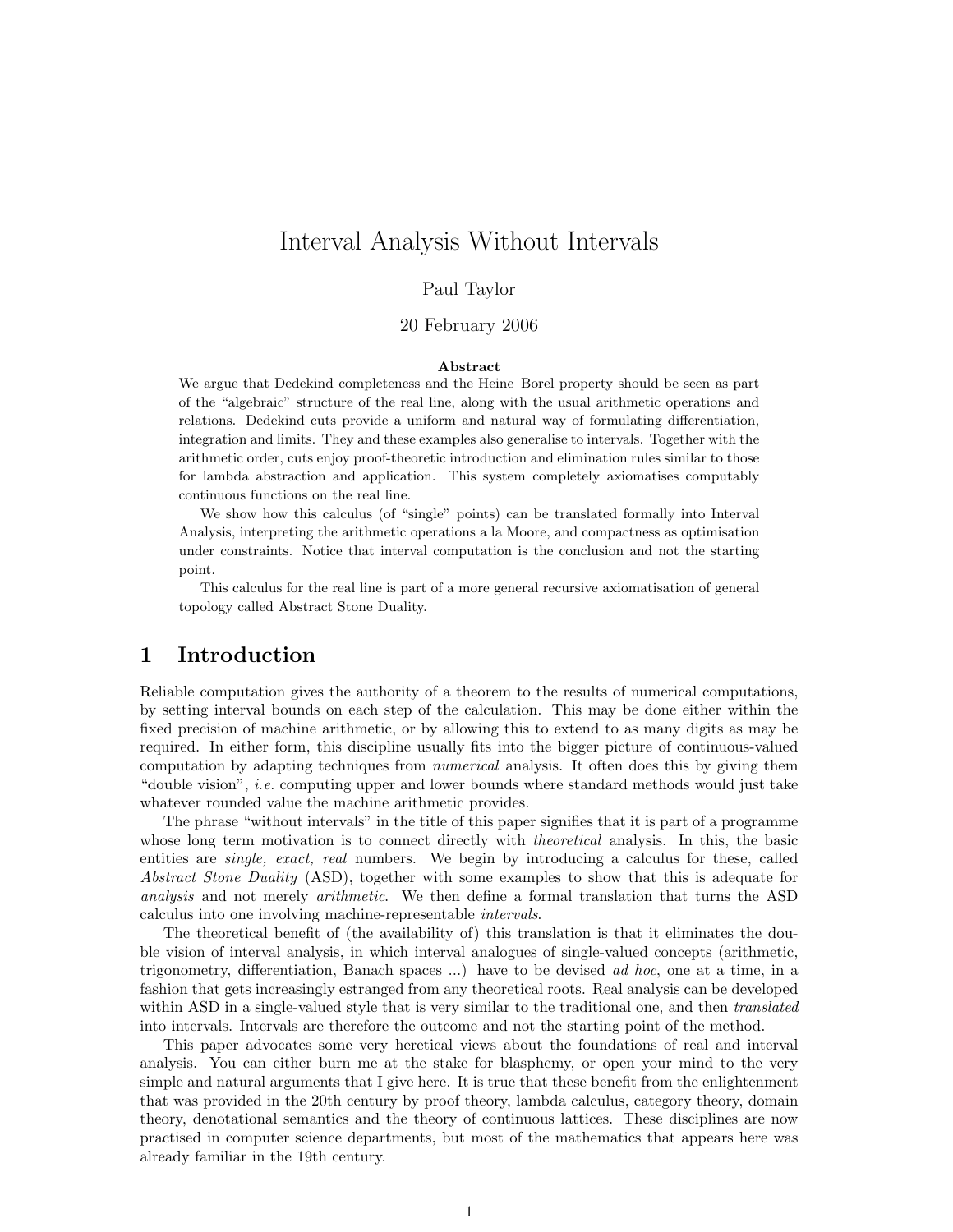The widely made assertion that mathematics is founded on set theory blatantly disregards the historical evidence. This is particularly so in the case of the aspects of "infinitesimal calculus" that underlie the vast majority of numerical techniques. The Fourier representation of reasonably well behaved functions, for example, was developed by Dirichlet and others in the early 19th century. It was only Cantor's *subsequent* discovery that some extremely unpleasant "functions" could also be represented pointwise by trigonometric series that led him to the invention of set theory. Along with this came fantastical infinities, on which subject he felt moved to offer advice to the Vatican [\[Dau79\]](#page-19-0). Besides generating well known paradoxes during its history, set theory is computationally meaningless.

Euclidean geometry was axiomatised using natural ideas such as lines and circles, so topology should also treat such things as open and compact subspaces as its primitives. Then, of course, we must not fall into the trap of referring to a set or collection [[Fef77\]](#page-19-1) of open subspaces: Marshall Stone advised us "always topologize", so these too form a space, whose (non-Hausdorff) topology is now called after Dana Scott. Carrying out this plan, we obtain an axiomatisation of locally compact spaces that, since it was never polluted by set-theoretic ingredients, is inherently computable [[G\]](#page-20-0). Curiously, the description of open and closed subspaces using continuous functions, rather than as set-theoretic complements, leads to a very strong duality between them that pervades the theory. It also makes the arguments look more similar to classical ones than to intuitionistic but set-based theories [\[J](#page-20-1)].

## <span id="page-1-0"></span>2 Natural axioms for the real line

We shall concentrate on the part of the theory that applies to the real line. The arguments that equality of arbitrary real numbers can never the proved computationally have been well rehearsed. Inequality and the strict arithmetical ordering of numbers, on the other hand, can be witnessed by computing them sufficiently precisely.

Therefore, besides the usual arithmetic operations  $+$ ,  $-$ ,  $\times$  and  $\div$ ,

• real numbers admit the observable relations  $\langle , \rangle$  and  $\neq$  but not  $\geq, \leq$  or  $=$ ,

• whereas integers and rational numbers admit all six of them.

Topologically, this is because  $\mathbb R$  is *Hausdorff* but not *discrete*, whereas  $\mathbb N$  and  $\mathbb Q$  have both properties.

Notice that there is an asymmetry between things that are classically negatives of one another. Indeed, logical negation  $(\neg)$  will not be allowed in our calculus. It does permit conjunction  $(\wedge)$ and disjunction  $(\vee)$  of properties, since these may be understood in terms of running processes serially or in parallel. In this setting,

• "truth" of a proposition  $(T)$  amounts to *termination* of a program, which is *observable*,

• and "falsity"  $(\perp)$  to *divergence*, which is not.

Negation (interchanging  $\top$  with  $\bot$ ) is forbidden computationally. This is because it would solve the halting problem, which Alan Turing taught us was impossible [\[Tur35\]](#page-19-2). An excellent introduction to the kind of logic conflated with topology and computation that we're using was given in[[Vic88](#page-19-3)], though this point of view has moved on somewhat since that book was written.

Since we intend to manipulate logical expressions in the same way as arithmetical ones, we need to give a name to their type:  $\Sigma$ . Topologically, this is called the *Sierpinski space* and (classically) it looks like  $\left(\begin{matrix} \odot \\ \bullet \end{matrix}\right)$ , with one open point  $\top$  and one closed one ⊥. To C, C++ and Java programmers,  $\Sigma$  is known as void, whereas it is called unit in ML. Functional programs of this type can either terminate or diverge: they do not return any "value". It is therefore imperative not to confuse  $\Sigma$  with bool, which has two different positive values.

Existential quantification over natural, rational or real numbers is allowed. For  $\exists_N$ , we can set off parallel processes  $\phi$ 0,  $\phi$ 1, ... on successive days, and need only observe that one of them terminates. Any observable or open property that holds of a real number also holds of some nearby rational, and  $\mathbb Q$  is enumerable, so  $\exists_{\mathbb Q}$  and  $\exists_{\mathbb R}$  are allowed.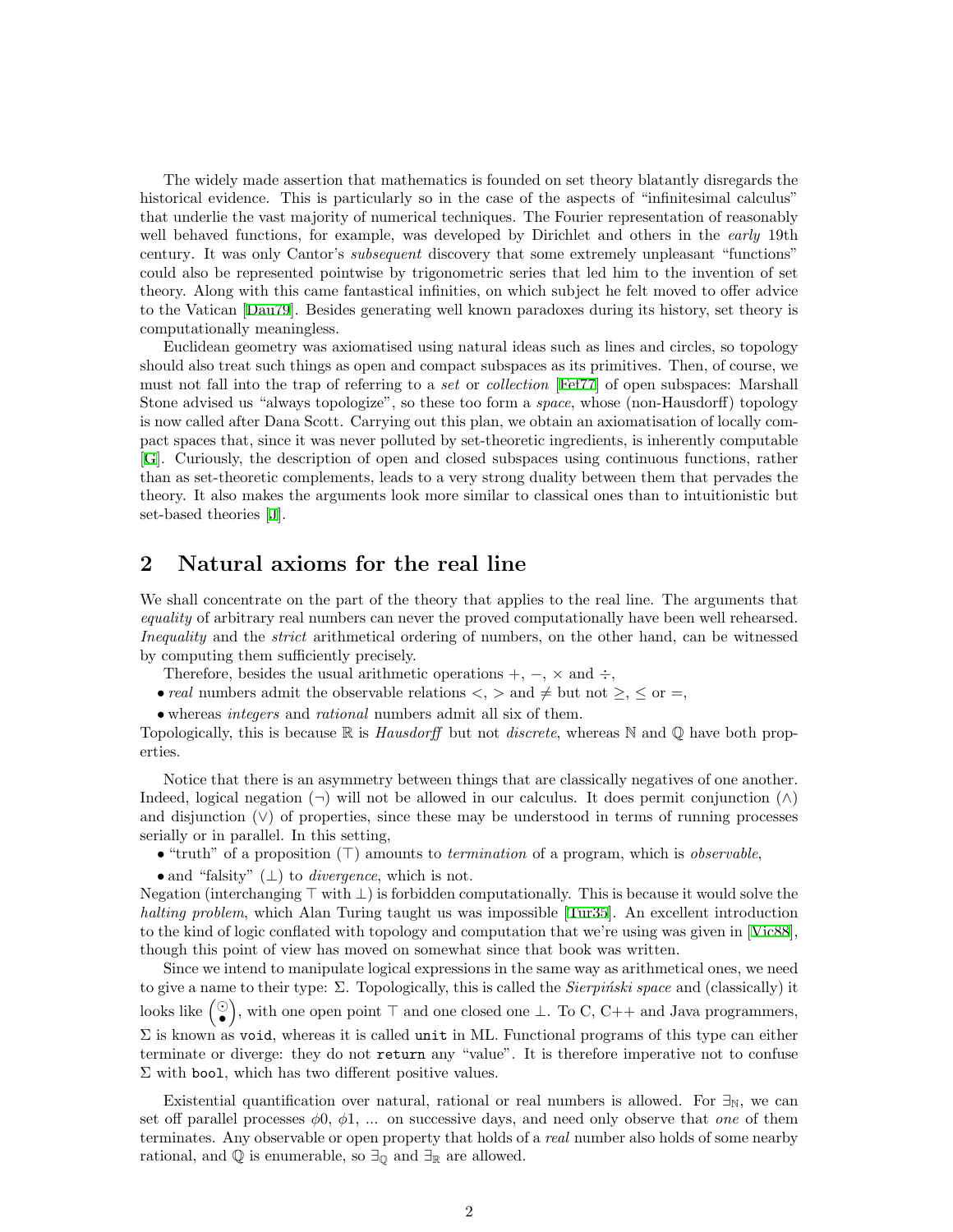Universal quantification over infinite sets may seem to be computationally impossible. But  $\mathbb R$  is not a set. In fact, as we shall explain later, we can universally quantify over any compact subspace, such as the closed interval [0, 1]. However, annoyingly for analysis, we cannot write  $\forall n$ or  $\forall \epsilon > 0$ , because N and  $(0, \infty) \subset \mathbb{R}$  are not compact. Instead, n and  $\epsilon$  may be free variables or parameters in an argument [\[J\]](#page-20-1).

The integers as numbers will not play any role in this paper. We do, however, need them for (primitive) recursive definitions, for example to index the terms of power series. For this reason, we only define "logician's arithmetic" for them: zero and successor.

Since we intend to perform a syntactic translation of the calculus, it is useful to summarise the operations and variable conventions in a table:

|  |                                          | arguments: $\mathbb{N}$ $\mathbb{R}$ $\mathbb{N}\&\Sigma$               |  | $\mathbb{R}\&\Sigma$                                                                                                                                                                                                  | $N\&?$ $\Sigma$ |  |
|--|------------------------------------------|-------------------------------------------------------------------------|--|-----------------------------------------------------------------------------------------------------------------------------------------------------------------------------------------------------------------------|-----------------|--|
|  | results: $\mathbb{N}$   $k, n, m$ 0 succ |                                                                         |  |                                                                                                                                                                                                                       | rec the         |  |
|  |                                          | $\mathbb{R} \mid a, b, x, y, z \quad 0, 1 \qquad n \qquad +\infty \div$ |  |                                                                                                                                                                                                                       | rec cut         |  |
|  |                                          |                                                                         |  | $\Sigma \begin{array}{cccccc} \Sigma & \delta, v, \phi, \psi & \top, \bot & = \le \ge \lt \gt \ne & \iff & \exists n \quad \exists x : \mathbb{R}, \forall x : [a, b] \quad \text{rec} \quad \land, \lor \end{array}$ |                 |  |

Notice that there is no operation that turns real numbers into integers, and nor can there be, since R is connected [[J](#page-20-1)]. However, the Archimedean axiom says (parametrically in  $x : \mathbb{R}$ ) that  $\exists n:\mathbb{Z}. n-1 < x < n+1.$ 

The general theory of topology of which this is a part (ASD) includes function-spaces of the form  $\Sigma^X$ , whose terms denote open subspaces of X. They are written in the notation of the λ-calculus rather than set theory, so we write  $\lambda x: X$ . φ instead of  $\{x \in X \mid \phi(x)\}\)$ , and φa in place of  $a \in U$ . There is also a way of constructing (some) subspaces, but we shall make very little use of this or  $\lambda$ -notation in this paper. The reason why we can avoid these parts of the calculus is that they strongly normalise [[A](#page-20-2), [B](#page-20-3)].

Any expression in this calculus denotes a continuous function that can be computed by a parallel machine. That is, in principle: one objective of this paper is to give an (incomplete) explanation of how to do it. Conversely, any totally defined function that is continuous and computable on the reals may be expressed in the calculus [\[G\]](#page-20-0).

It is important to appreciate, however, that, when we say that we may only define continuous functions, these may nevertheless be morphisms amongst many different objects in our category. In particular, many of the "discontinuous" functions that are traditionally defined on the reals may still be expressed in our calculus. We just have to use other types besides  $\mathbb R$  itself. For example:

- The space of ascending reals, which is classically the set of real numbers together with  $\pm \infty$ and the Scott topology, allows us to define lower semicontinuous functions.
- The *interval domain* [[Sco70,](#page-19-4) [EL04\]](#page-19-5) provides a continuous meaning to some common kinds of discontinuity, such as that of the sign function. It also presents the Lipschitz property as a generalisation of differentiability that is enjoyed by any (definable, continuous) function.

Like  $\Sigma$ , these spaces carry non-Hausdorff topologies, and they are familiar in domain theory. But we concentrate on R because it is more familiar, important and challenging.

Two operations in the final column of the table may be unfamiliar. These define integers by description and real numbers as *Dedekind cuts*. Given that we are looking for numerical results (of either kind), these operations are how we derive benefit from logical computations. A description is a predicate with an integer argument that is (provably) uniquely satisfied: we obtain the integer in question by manipulating the description into the form "the n.  $n = 5$ ". We may obtain *general* from*primitive* recursion using definition by description  $[A, D]$  $[A, D]$  $[A, D]$  $[A, D]$ . We devote the next three sections to Dedekind cuts.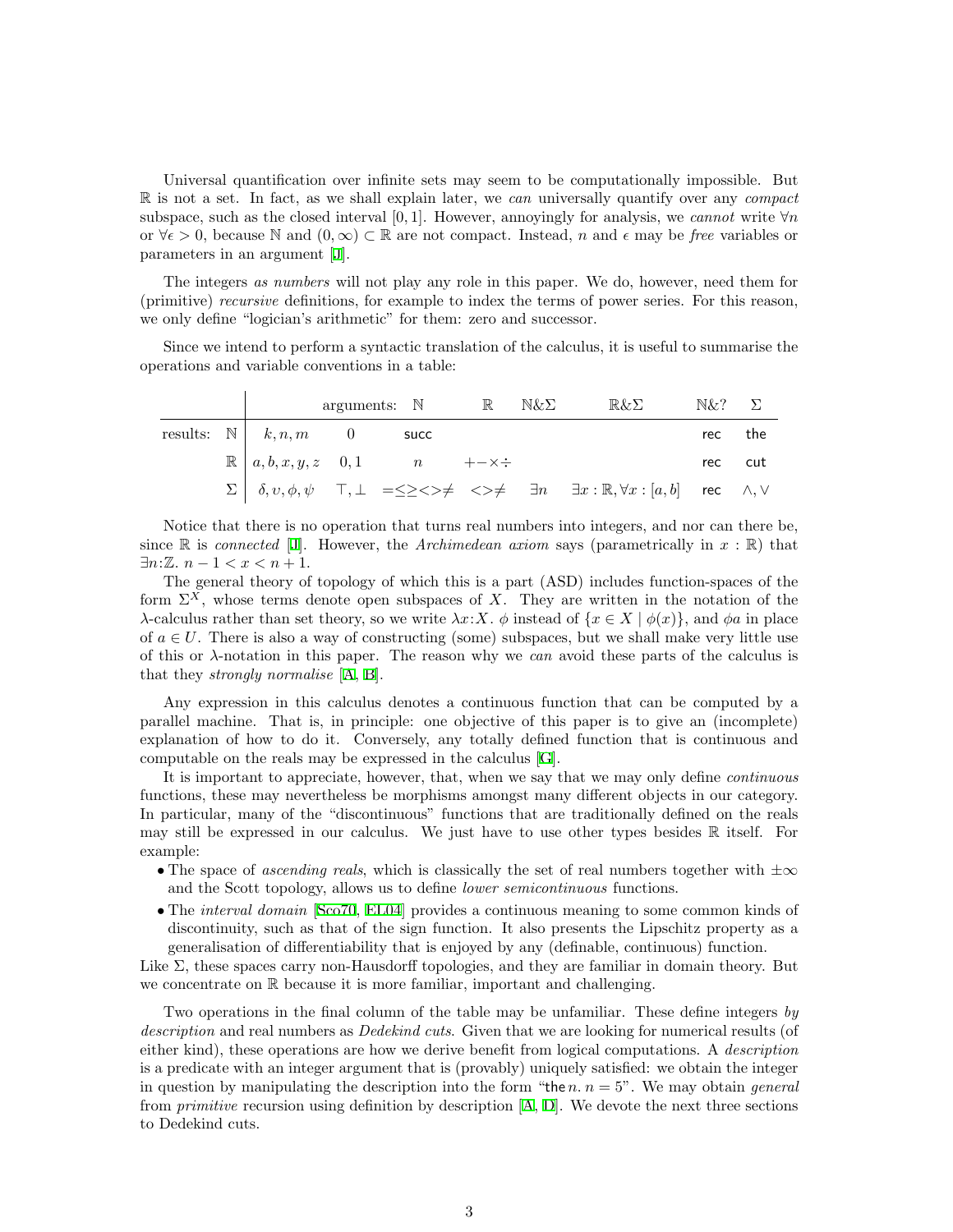#### <span id="page-3-0"></span>3 Dedekind cuts and intervals

How can we use the "observable logic" of the previous section to specify a real number x? The only symbols that make logical sub-formulae directly from a number are

$$
d < x, \qquad a \neq x \qquad \text{and} \qquad x < u,
$$

but we may discount  $a \neq x$ , as it is the same as  $x < a \vee a < x$ . The others state lower (downwards) and upper bounds on the unknown value  $x$ .

Richard Dedekind[[Ded72](#page-19-6)] used this idea to define the real numbers from the rationals: the Dedekind cut  $(D, U)$  corresponding to a real number x consists of the sets D and U of all possible lower and upper bounds. He required them to *partition* the rationals, so  $D \cup U = \mathbb{Q}$ , but then each rational has two different representations. So subsequent authors have modified the definition, omitting the rational number in question, if that's what the cut defines. Then  $D$  and  $U$  are *open* subspaces, which we represent as *predicates*  $\delta$  and  $\upsilon$ , where

 $\delta d$  means  $d < x$  and  $vu$  means  $x < u$ .

These predicates are expressed in the language of the previous section, which only uses the strict inequalities < and >.

Now, the point is to derive x from  $\delta$  and v, so we have to characterise those pairs of open subspaces that can be cuts. Of course, they are *disjoint*, extend respectively towards  $-\infty$  and  $+\infty$  and "touch" in the middle, like this:

$$
-\infty \leftarrow \delta \rightarrow
$$
  $d$   $x$   $u$   $\leftarrow v \rightarrow +\infty$ 

Formally, we write these conditions as

$$
(d < e) \land \delta e \Rightarrow \delta d \qquad \qquad vt \land (t < u) \Rightarrow vu
$$
  
\n
$$
\exists e. (d < e) \land \delta e \iff \delta d \qquad \qquad \exists t. vt \land (t < u) \iff vu
$$
  
\n
$$
\exists d. \delta d \iff \top \qquad \qquad \exists u. vu \iff \top
$$
  
\n
$$
(\delta d \land vu) \Rightarrow (d < u) \qquad (\delta d \lor vu) \iff (d < u),
$$

where the  $\Leftarrow$  conditions are how we express the idea of an open subset of *rationals* in an ordertheoretic way; these conditions hold automatically for predicates on the *reals*.

Beware that ⇒ is not another logical connective that we forgot to include in the table in the previous section: it is not observable, for the same reason as  $\neg$  is not. We write  $\phi \Rightarrow \phi$  to mean that whenever  $\phi$  is observed, so is  $\psi$ . We prove such implications mathematically, but cannot observe them computationally.

There are rather a lot of things here to prove, before we can claim that the pair  $[\delta, v]$  defines a real number! In practice, however, the first four conditions are trivial consequences of the transitivity and interpolation properties of <, whilst the seventh (disjointness) holds so long as there is some intuitive sense in which there is *something* in between  $\delta$  and  $\nu$ .

For this reason, it is useful to consider *pseudo-cuts* that satisfy (at least) these five out of eight conditions. In particular, if (just)  $\exists u. v u$  fails, so there is no upper bound, the pseudo-cut defines  $+\infty$ , and similarly failure of  $\exists d$ .  $\delta d$  indicates  $-\infty$ . For some purposes it is also useful to drop the disjointness requirement, so that the empty interval  $(\delta d \equiv vu \equiv \top)$  becomes the top element of a lattice.

The final condition is called locatedness, and is often stated as

$$
\epsilon > 0 \implies \exists du. \, \delta d \wedge vu \wedge (u - d < \epsilon).
$$

It expresses the idea that, whilst we can only work with approximations, they can be made arbitrarily precise, *i.e.* to within  $\epsilon \equiv 10^{-k}$ , where k is the number of digits required.

We see the meaning of a pseudo-cut more clearly when we consider its complement, which is *convex closed subspace* of  $\mathbb{R}$ , *i.e.* an *interval* that is closed but possibly unbounded. So we seem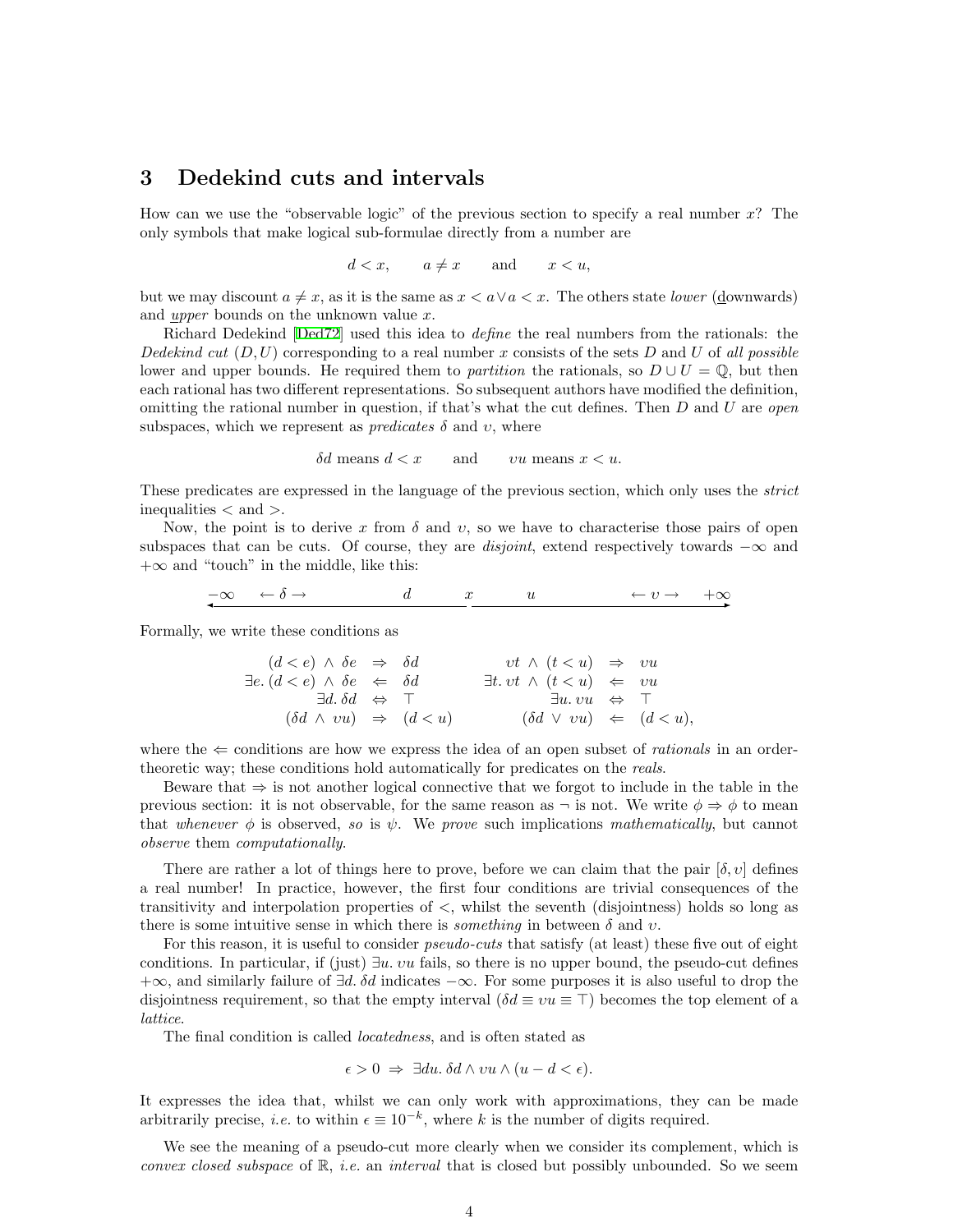to have arrived on familiar territory. Indeed, it's an easy but valuable exercise to check that any interval  $[e, t]$  defines a pseudo-cut  $[\delta, v]$  by

$$
\delta d \equiv (d < e) \qquad \text{and} \qquad vu \equiv (t < u),
$$

which is why we have written square brackets around the pair  $[\delta, v]$ . Conversely, in classical analysis, we may recover  $[e, t]$  from  $[\delta, v]$  by defining

$$
e \equiv \sup \{d \mid \delta d\}
$$
 and  $t \equiv \inf \{u \mid vu\}.$ 

However, sup and inf were not defined in the previous section, and indeed they do not exist in our or any competing brand of constructive analysis, such as those of Brouwer [\[TvD88](#page-19-7)] or Bishop [[Bis67](#page-19-8)].

Now, we want to do computation and not philosophy, so as our first example of a Dedekind cut, let's try to *compute* the supremum of a subset  $K \subset \mathbb{R}$ . We define

$$
\delta'd \equiv \exists x \in K. \, d < x \qquad \text{and} \qquad v'u \equiv \forall x \in K. \, x < u,
$$

and can show that they satisfy all eight conditions for a cut, so long as  $K$  is bounded and nonempty and the quantifiers  $\exists x \in K$  and  $\forall x \in K$  are meaningful [\[J](#page-20-1)].

Of course, we've just fallen into the set-theoretic trap again. To pull ourselves out, we have to forget about the "set"  $K$ , and instead give meanings to these "quantifiers". Notice that they are applied to open sets or predicates, which we represent as functions of type  $\Sigma^{\mathbb{R}}$ , and yield truth values, of type  $\Sigma$ . Hence the quantifiers themselves are functionals of type  $\Sigma^{\Sigma^{\mathbb{R}}}$  or, if you prefer,  $(\mathbb{R} \to \Sigma) \to \Sigma$ . In [\[J\]](#page-20-1) we explain how  $\forall x \in K$  captures the properties of an abstract *compact* subspace K.

One situation where the quantifiers are easily defined is when  $K$  has just two (not necessarily distinct) elements,  $a, b : \mathbb{R}$ , and then  $\forall \equiv \wedge$  and  $\exists \equiv \vee$ . These may be used to define max $(a, b)$ ,  $\min(a, b)$  $\min(a, b)$  $\min(a, b)$  and  $|a| \equiv \max(a, -a)$  as Dedekind cuts [[I](#page-20-5)]. Other functions may then be defined *piecewise*, so long as the pieces agree at their changeover points.

Returning to the interval [e, t] above, with  $e \leq t$ , the calculus of the previous section allows us to define

$$
\forall x \in [e, t]. \phi x \equiv \forall y: [0, 1]. \phi \big( ey + t(1 - y) \big)
$$
  

$$
\exists x \in [e, t]. \phi x \equiv \phi e \lor \phi t \lor \exists x: \mathbb{R}. \ (e < x < t) \land \phi x,
$$

where the second may be simplified if either  $e = t$  or  $e < t$ . It's another useful exercise to show that our definition of  $\sup[\epsilon, t]$  as a Dedekind cut does yield t, as we would expect.

Similarly, if the pseudo-cut  $[\delta, v]$  is bounded, *i.e.* we have  $\delta d_0$  and  $vu_0$  for some  $d_0, u_0$ , we may also define

$$
\forall x \in [\delta, v]. \ \phi x \ \equiv \ \forall x \in [d_0, u_0]. \ \delta x \vee \phi x \vee vx,
$$

but  $\delta$  and  $\nu$  do not supply enough information to define the other quantifier. Hardly surprisingly,  $\exists x \in K$  tells us what's *inside* K, whereas the pseudo-cut  $[\delta, v]$  was defined in terms of what lies outside it, namely its lower and upper bounds. This is why we cannot locate the endpoints.

Indeed, we have shown that an interval *(i.e.* a convex closed subspace) K has endpoints if and only if we can say what's inside it, by defining  $\exists x \in K$ , cf. the definition of an interval as a subset of R. In ASD, a subspace with ∃ is called overt. The theorem in interval analysis that the direct image of an interval (with endpoints) is another such follows from the fact that overt subspaces behave in a formally similar way to compact ones. That is,

- the direct image of an overt subspace under a continuous map is overt  $(cf. \text{ compact});$
- any open subspace of an overt space is overt  $(cf. closed);$
- any overt subspace of a discrete space is open (*cf.* Hausdorff).

Constructive analysts, like classical ones, have their own collection of bizarre counterexamples. These are usually based on famous unsolved conjectures such as that of Goldbach  $(2n = p +$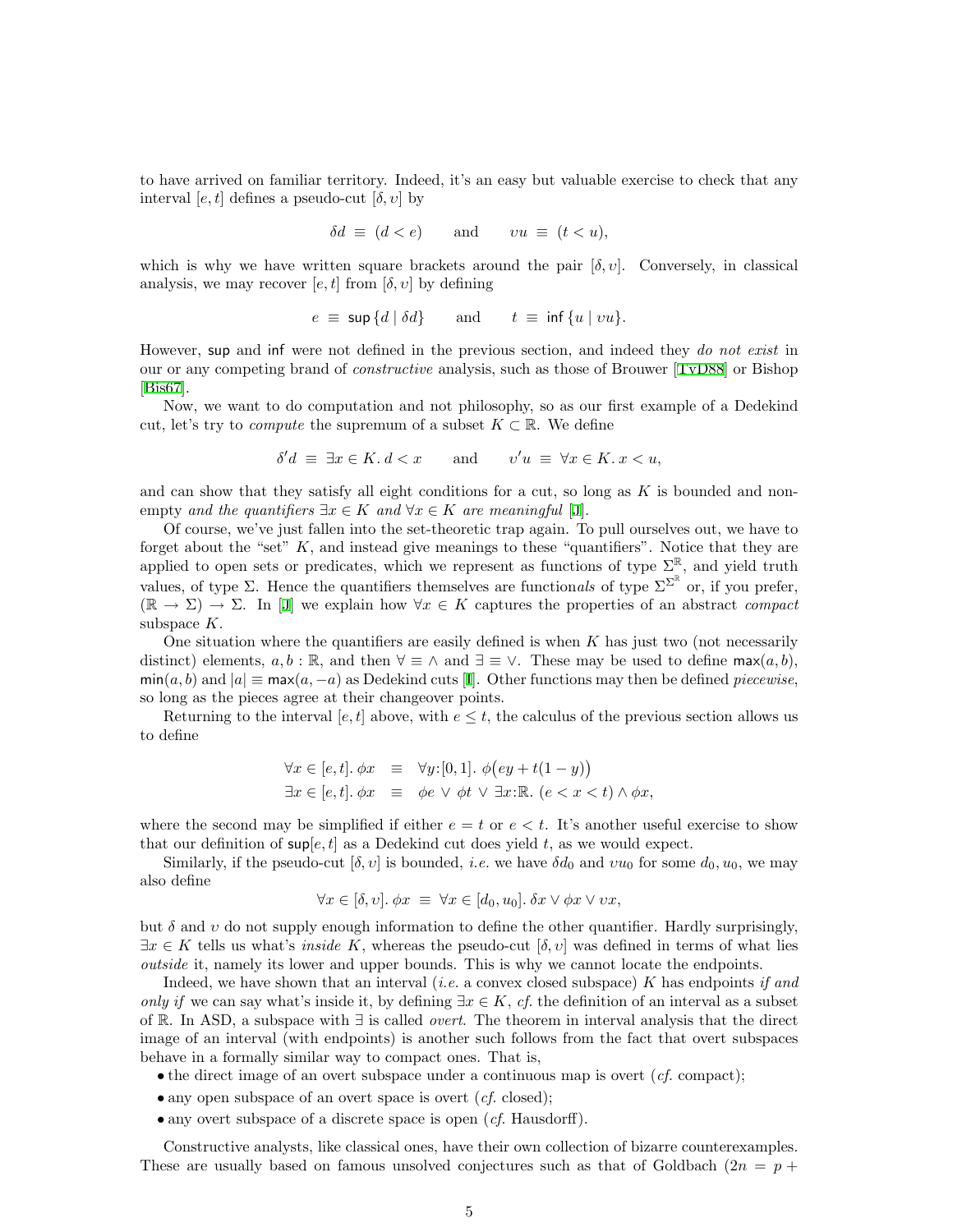q), about which no sane person cares. Since we can prove classically that all pseudo-cuts have endpoints, and "just want to do something simple", why don't we just *define* an "interval" to have endpoints, *i.e.* as  $[e, t]$ ?

One reason is that such a definition would be "analysis with double vision" again, on which we have already made a conceptual advance: The examples in the next section illustrate that the definition that is more general with respect to constructive logic, i.e. the weakening of the notion of Dedekind cut, arises entirely naturally in traditional analysis.

Requiring endpoints is also mathematically wrong.

The calculus that we introduced in the previous section was intended to reflect what we understand about both the topology on the real line and computing with real numbers. In particular, we only make assertions that are *computationally observable*. The principal example of something that is not observable is the halting problem, *i.e.* the situation when a program runs forever, failing to terminate.

Consider any program you please. Maybe it tests the Goldbach conjecture. Maybe it prevents a nuclear missile from being fired this second. Let  $a_n \equiv 1$  if the program is still running at time n, but 0 if it has terminated. What is  $\inf a_n$ ? What are the endpoints of the interval  $\bigcap [-a_n, +a_n]$ ? What is  $\sum 2^{-n} a_n$ ? In my second example, can you afford the price of knowing the answer?

Abbas Edelat [\[EL04](#page-19-5)] has demonstrated that the *interval domain* [[Sco70\]](#page-19-4) is a useful theoretical and computational tool for understanding convergence. It links the metrical Banach fixed point theorem in analysis with the order-theoretic one that underlies the semantics of higher-type recursive programs. In a *domain* we must be able to compute least upper bounds of ascending sequences, which we can quite do simply for pseudo-cuts using (set-theoretic unions of open subsets or) the existential quantifier. This corresponds to *intersection* of the complementary closed subspaces. It is not difficult to see that *any* pseudo-cut may be expressed as such an intersection of a nested sequence of closed intervals with rational endpoints. In other words, rational intervals provide a basis for the interval domain.

There is actually a constructive sense in which any pseudo-cut  $[\delta, v]$  does have endpoints, namely  $\delta$  and v. However, these are not *real* numbers, *i.e.* members of R. They belong to the non-Hausdorff spaces of ascending and descending reals respectively, for which topological continuity is known as semi-continuity.

The way in which classical logic wrecks the system is this: It is one thing to expect that the "simple" mathematical questions that we happen to ask will probably always be decidable. It is quite another matter to introduce an *axiom* into the system that guarantees this in all circumstances. This is the difference between paying your debts and giving away your credit card.

Finally, you may be worried that pseudo-cuts make computation with intervals vastly more complicated than it was. It would, in fact, be possible to represent Dedekind cuts and intervals as pairs  $\langle \delta, v \rangle$  of  $\lambda$ -terms with higher types, but we shall not do so. We shall show how expressions that involve them may be translated into a form that uses intervals with rational or machinerepresentable endpoints. Now we have three kinds of intervals, which are quite different things, related in the way that rational, real and ascending or descending real numbers are. In particular, we can compute directly with rational numbers and rational intervals, but only indirectly with real numbers and general intervals.

#### <span id="page-5-0"></span>4 Cuts and intervals in analysis

Dedekind cuts, if they feature at all, are usually dropped very quickly in favour of limits in the analysis textbooks. Being numbers, limits are considered to be serious scientific computation, whereas logical predicates are idle philosophical speculation. We, on the other hand, will calculate with both arithmetical and logical formulae on an equal footing.

In this section we examine three of the most important examples of limits. Our purpose is to demonstrate that Dedekind cuts provide a uniform and straightforward way of formulating these concepts. Also, when we weaken cuts to intervals, the generalisations are themselves familiar ideas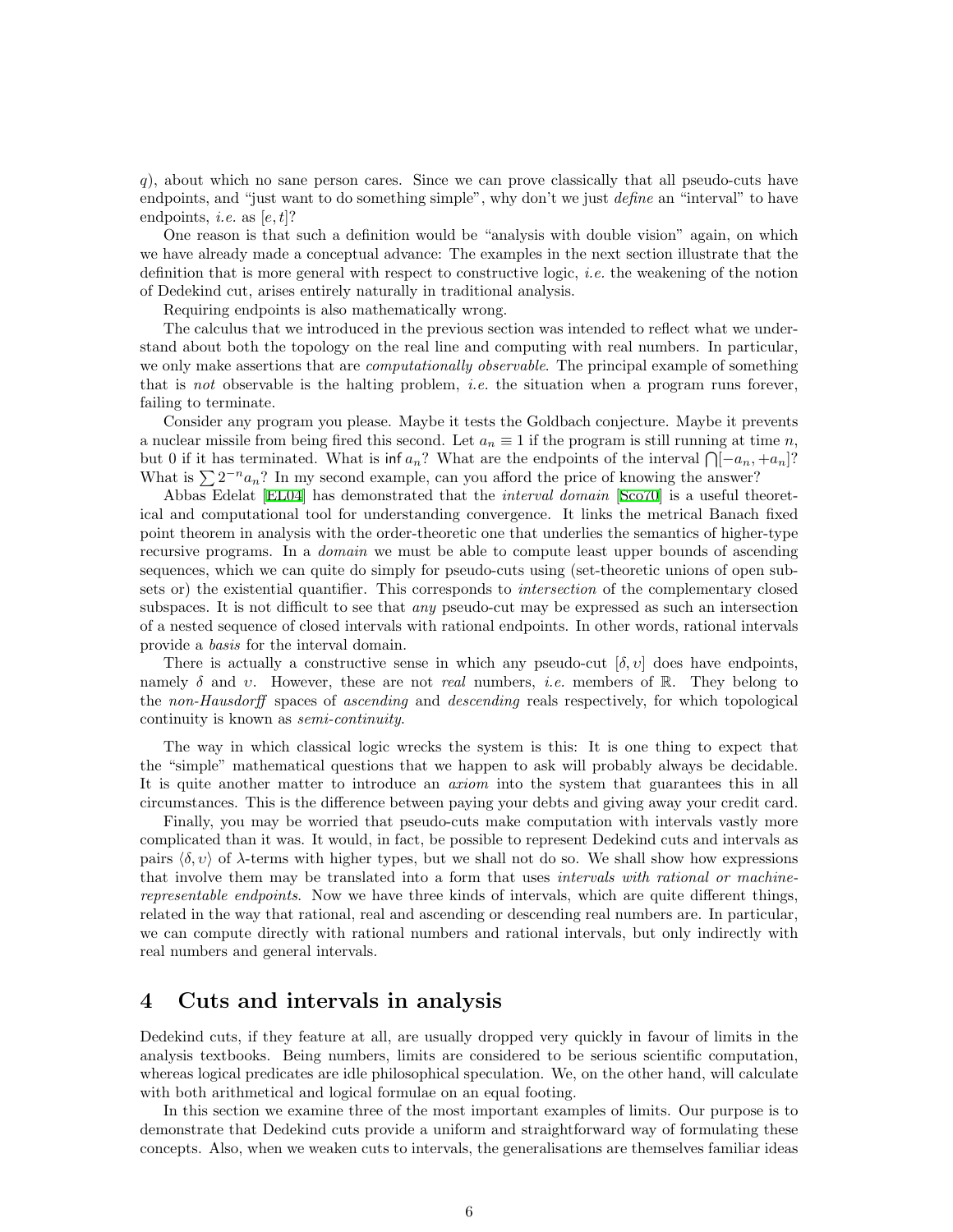(albeit footnotes) in analysis. Recall that we just have to say when d and u are strict lower and upper bounds of the unknown value  $x$ .

Historically,the first theorem of interval-valued computation was proved by Archimedes. He gave the famous estimate  $3\frac{10}{71} < \pi < 3\frac{1}{7}$  for the area of a circle by inscribing and circumscribing regular 96-gons. As is usual in ancient Greek mathematics, the generalisation to  $3 \cdot 2^n$ -gons is implicit, for lack of suitable notation (it was even necessary for Archimedes to invent ways of writing large and fractional numbers). It is also accompanied by a Euclidean proof that relates thearea to the circumference (" $\pi r^2 = \frac{1}{2}r(2\pi r)$ "), by bounding them both with polygons [[Dij87](#page-19-9), Chapter VI].

In this and modern accounts of Riemann integration, it is usual but unnecessary to slice the inner and outer approximants in the same way. We just have to define  $\int_a^b fx \, dx$  by the cut  $[\delta, v]$ , where  $\delta d$  and  $vu$  hold when

$$
\exists f^- f^+.\;\; d<\textstyle\sum_a^b f^-x\,\mathrm{d} x\;\wedge\;\forall x\in[a,b].\; f^-x
$$

in which  $f^-$  and  $f^+$  are functions whose integrals  $\sum_a^b f^{\pm}x \, dx$  can be computed in some elementary way. For Archimedes and Riemann, these *elementarily integrable functions* were polygons and piecewise constant functions respectively, whose integrals are the sums of areas of triangles or rectangles. Piecewise constant "functions" involve steps, so for us they are interval- rather than real-valued maps, but this is a red herring: (continuous) piecewise linear ("sawtooth") functions would do just as well.

A more important issue for both foundations and computation is the meaning of  $\exists f^- f^+$ . Just as  $\exists_{\mathbb{R}}$  is equivalent to  $\exists_{\mathbb{Q}}$ , these quantifiers involve a *search* of the *encodings* of elementarily integrable functions  $f^-$  and  $\tilde{f}^+$ . This encoding usually consists of a finite list of argument–value pairs, where the arguments partition the interval  $[a, b]$ . (Notice for future reference that such partitions of intervals have been used in computational analysis since ancient times.)

Now, the function  $f : [a, b] \to \mathbb{R}$  is *integrable* so long as the  $[\delta, v]$  that results from this process is a Dedekind cut. As we commented in the previous section, it is easy to show that it is a bounded pseudo-cut or interval. The most difficult question is whether there are inner and outer approximations d and u with  $u - d < (b - a)\epsilon$  for arbitrarily small  $\epsilon > 0$ . This follows from the fact that all real-valued functions that are definable in our calculus are *uniformly* continuous [\[J](#page-20-1)]. That is, that the upper and lower rectangular slices are within  $\epsilon$  of one another vertically so long as their width is less than a suitable  $\delta > 0$  that depends on  $\epsilon$  (with apologies for the clash of notation).

Textbook accounts of Riemann integration that are anxious to get hold of numbers as soon as possible define the integral as a limit of sums that are defined as functions of the width of the slices. Then one must check that different methods of slicing yield the same final result. For us, none of this is necessary: the uniqueness question is resolved by showing that *any* outer estimate exceeds any inner one, irrespectively of the slicing.

We barely have to make any change at all to this definition of integral to allow  $f$  to be an interval-valued function,  $x \mapsto [\delta_x, v_x]$ , such as the piecewise constant (step) functions that we thought might be problematic. We just

replace 
$$
f^{-}x < fx < f^{+}x
$$
 by  $\delta_x(f^{-}x) \wedge v_x(f^{+}x)$ .

Such a function has an interval-valued integral, unless it is itself is single-valued *almost everywhere*, in a sense that I leave you to formulate.

Turning to our second example, limits of sequences, the various brands of constructive analysis are at pains to emphasise that Dedekind cuts are more general than Cauchy sequences, because subsets are more general than sequences. The classical definition is that

$$
\forall \epsilon > 0. \ \exists n_{\epsilon}.\ \forall n, m \ge n_{\epsilon}. \ |a_n - a_m| < \epsilon,
$$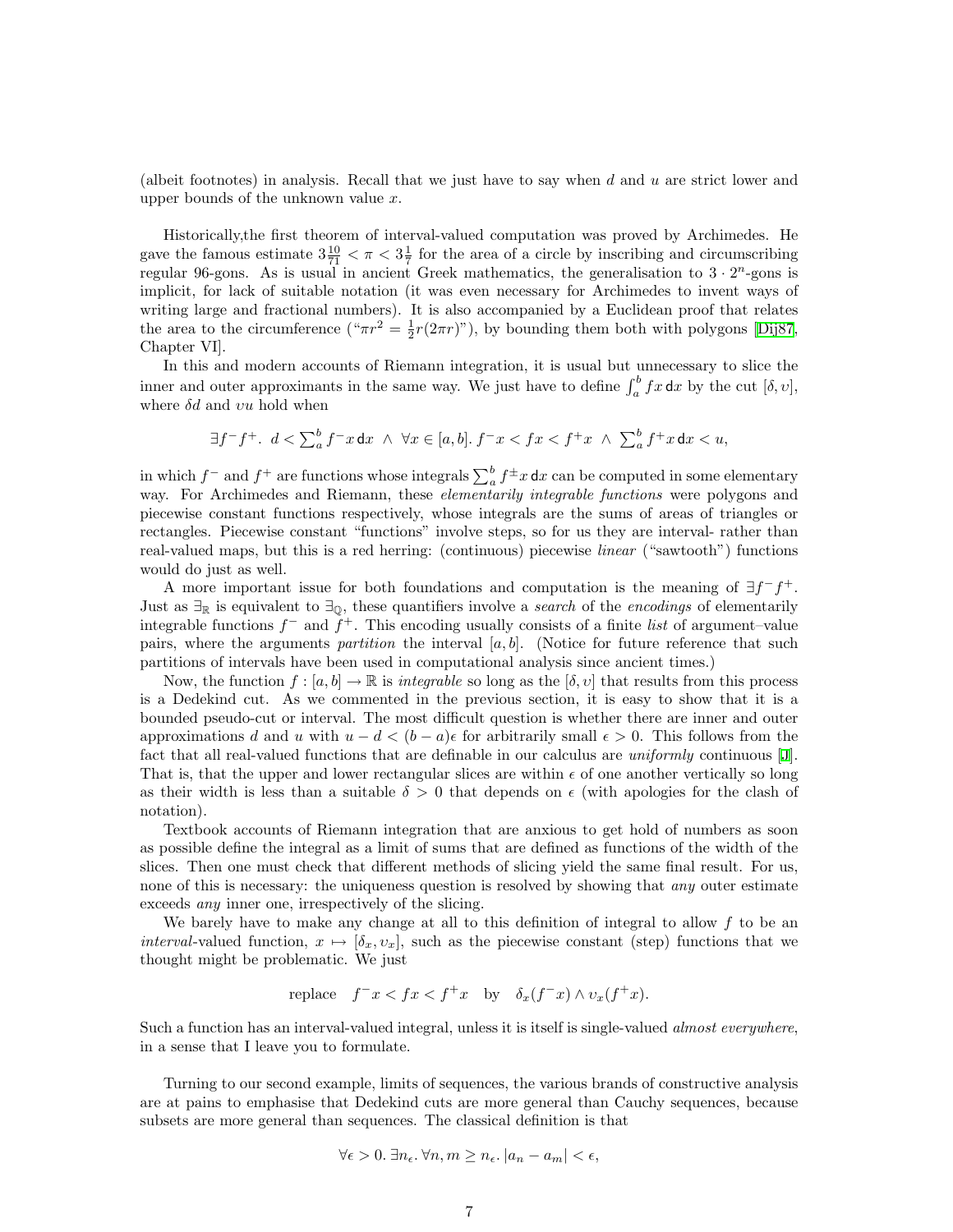but constructive analysts require the modulus of convergence  $n_{\epsilon}$  and its inverse  $\epsilon_n$  to be specified as functions (such as  $\epsilon_n \equiv \frac{1}{n}$  or  $2^{-n}$ ) that satisfy  $\epsilon_n \to 0$ . Then the sequence is Cauchy if

$$
n, m : \mathbb{N}, \epsilon > 0 \ \vdash \ n < n_{\epsilon} \ \lor \ m < n_{\epsilon} \ \lor \ |a_n - a_m| < \epsilon,
$$

or, more simply,  $|a_n - a_m| < \epsilon_{\min(n,m)}$ .

Notice that the second and third definitions eliminate the (inner) quantifiers, and so are admissible as formulae in our calculus, whereas the classical one isn't.

Even though they are both more complicated to define and more restricted in their logical generality than Dedekind cuts, Cauchy sequences are usually preferred in theoretical and automated approaches to constructive analysis. This is because their advocates claim that cuts involve an impredicative notion of subset. In fact, our cuts are much less general than the subsets or predicates of constructive set- and type theories, and are therefore (almost) interdefinable with Cauchy sequences.

We see why the explicit modulus of convergence  $\epsilon_n$  of a Cauchy sequence is needed as soon as we write down the corresponding Dedekind cut,

$$
\delta d \equiv \exists n: \mathbb{N}. \ (d < a_n - \epsilon_n) \qquad vu \equiv \exists n: \mathbb{N}. \ (a_n + \epsilon_n < u).
$$

If you try to do the same thing with the classical definition, you will find that it requires all of the (infinitely many) terms to be known, so there is no computational meaning. The explicit modulus of convergence gives a guarantee in advance of the future behaviour of the sequence. From this it is provable, though not computationally observable, that  $\forall m > n$ .  $d < a_n - \epsilon_n < a_m$ .

From the way in which we use the terms  $(a_n)$  of the sequence here, we see that they may as well be intervals  $[a_n - \epsilon_n, a_n + \epsilon_n]$  themselves. Therefore the precision to which we need to compute  $a_n$ is prescribed by its position in the sequence. Instead of isolated numbers, the sequence becomes a nest of intervals, whose limit is their intersection, which is the directed join in the interval domain.

For the crucial locatedness property of the cut  $[\delta, v]$ , we need  $\epsilon_n \to 0$ , without which we obtain an interval as the limit, instead of a point. Classically, any sequence is "interval-Cauchy" in this sense, with  $\epsilon_n \equiv \sup \{|a_m - a_{m'}| \mid n < m < m'\}$ , and the endpoints of its interval-limit are — you guessed it — the lim inf and lim sup. Constructively, since we have to specify  $\epsilon_n$  "in advance", but not tightly, the lim inf and lim sup have weaker properties, and it is doubtful whether they are of much use any more.

Amore formal proof that  $[\delta, v]$  is a cut, in the case where  $\epsilon_n \equiv 2^{-n}$  is given in [[J](#page-20-1)].

Because of the way in which we envisage using Dedekind cuts for computation in our calculus, it will not be necessary to translate them "back" into Cauchy sequences. However, in order to output the results of computations to the user, we are required to turn a cut into an arbitrarily narrow interval with decimal endpoints, for which we just need the metrical form of the locatedness property. This amounts to the same thing as a Cauchy sequence, with  $\epsilon_n \equiv 10^{-n}$ , except that  $n$  takes a particular value (the number of digits requested by the user), rather than being the subscript variable of a sequence. Dependant Choice is needed to generate a sequence.

Our third example is the *derivative* of a function. Numerical differentiation  $\sim$  as the name itself should warn us — is notoriously unstable, whilst other constructive authors have found that the best definition of a *differentiable function* is as a *pair*, combining the function with its derivative. Even classical accounts that (go on to) treat partial differentiation, *i.e.* of functions of vectors, recognise that the two-term Taylor series

$$
f(x+h) = f(x) + hf'(x) + o(h)
$$

is a better formulation than the limit of the quotient  $\frac{\delta f}{\delta x}$  as  $\delta x \to 0$ .

In order to give a definition using Dedekind cuts, we must therefore bound both the derivative and the original function,

$$
e_0 < f(x) < t_0
$$
 and  $e_1 < f'(x) < t_1$ .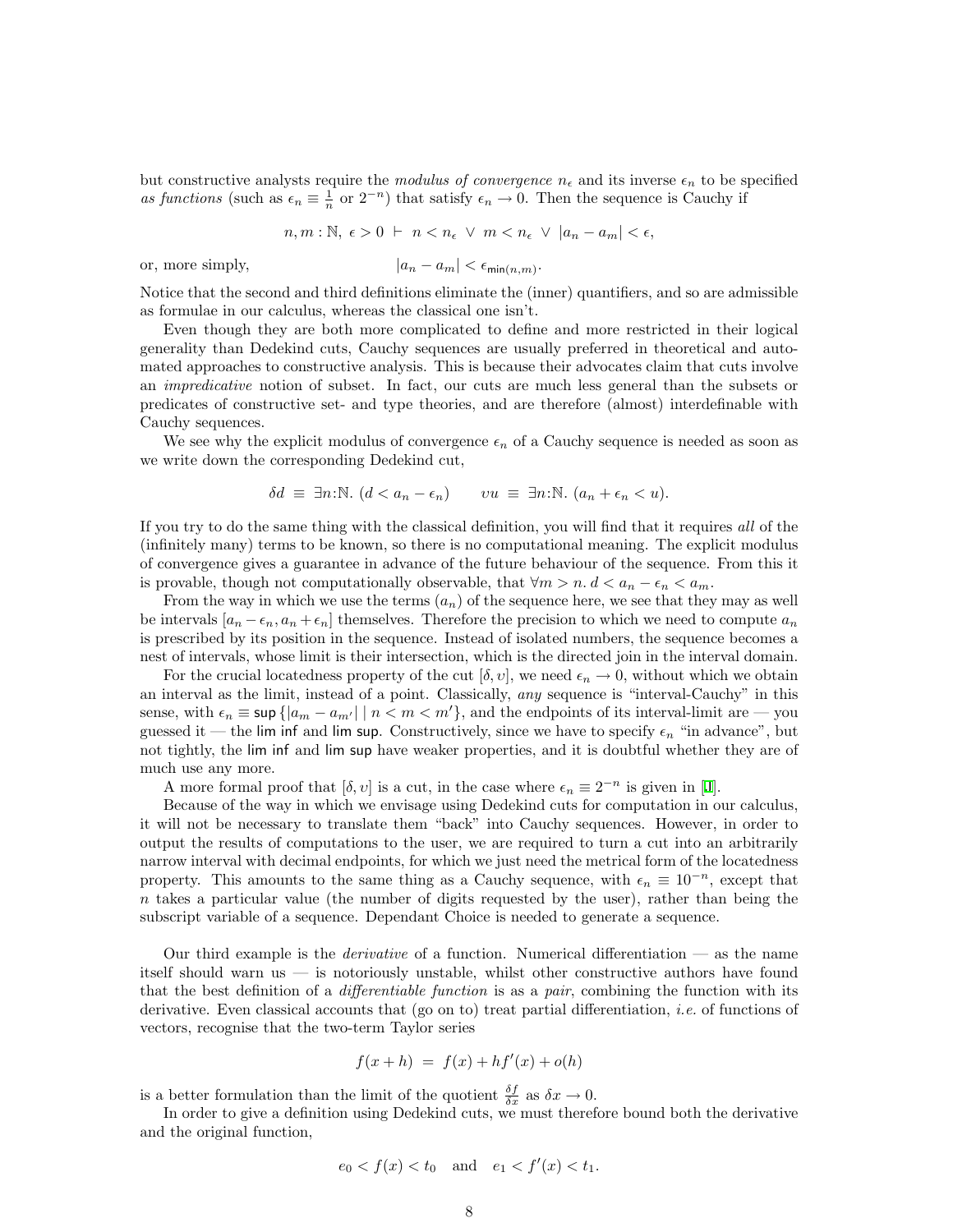We can express this using bounds on the function over some interval around  $x$ ,

$$
\exists \delta > 0. \,\forall h: [0, \delta]. \quad e_1 + e_1 h < f(x+h) < t_0 + t_1 h
$$
\n
$$
\land \quad e_1 - t_1 h < f(x-h) < t_0 - e_1 h,
$$

which confines the function to a region in the shape of a *bow tie* [\[EL04](#page-19-5)].

This formula

- defines a Dedekind cut in  $(e_0, t_0)$  since  $f : \mathbb{R} \to \mathbb{R}$  was assumed to be a function;
- is a Dedekind cut in  $(e_1, t_1)$  if f is *differentiable* at x; but
- is a bounded interval in  $(e_1, t_1)$  if f is Lipschitz at x.

In principle, it is possible for an interval-valued function to have a single-valued derivative, although not in a very interesting way. By the "fundamental theorem of calculus", integration and differentiation are inverse, except that the integral needs to be given an initial value. A single-valued integrand may therefore be recovered as the derivative of an interval-valued integral if the initial value is itself an interval.

Uncertainty in *both* the function and its derivative is, recall, an important principle in physics, called after Heisenberg. In this case, the function is position and its derivative is velocity or momentum, for which the two-dimensional pseudo-cut is a rectangle whose area is at least Planck's constant.

We can set up the fundamental theorem of calculus as an isomorphism  $C^1 \cong \mathbb{R} \times C^0$  that involves the spaces  $C^1$  of (continuously) differentiable functions and  $C^0$  of (continuous) functions. Alternatively, instead of restricting the derivatives to being single-valued, we may generalise the integrands to those interval-valued functions (such as steps) that have single-valued integrals. Repeating this, we obtain the Dirac delta-function  $\delta(x)$  as the interval-valued second derivative of the absolute value function,  $|x|$ . However, we cannot re-integrate that, as we cannot distinguish between  $\delta(x)$  and  $2\delta(x)$  as intervals.

Notice that arbitrary interval-valued functions have interval-valued derivatives, and "calculating" them amounts to writing down the formula above. If we can evaluate this formula, even to give an order-of-magnitude Lipschitz bound, we have a way of estimating what (additional) precision is required of an input to yield the desired precision of the output. This gives some quantitative basis to the  $\epsilon$ - $\delta$  definition of continuity.

#### 5 Type theory for Dedekind cuts

Now that we have shown that Dedekind cuts provide a versatile way of expressing the familiar ideas in Real Analysis, we devote the rest of the paper to a syntactic analysis of the structure that we defined in Section [2.](#page-1-0) This treats Dedekind completeness and the Heine–Borel property as additional "algebraic operations".

The methods that we shall use are quite basic ones in Proof Theory and Type Theory. That is to say, from the same disciplines that have previously chosen to define the real line in terms of Cauchy sequences. The key proof-theoretic observation is that Dedekind completeness is the introduction rule corresponding to the arithmetic order relations as elimination rules.

This syntactic symmetry was originally formulated by Gerhard Gentzen [\[Gen35\]](#page-19-10). For each connective and quantifier there is

- an *introduction rule* whose *conclusion* is a formula that uses the new symbol,
- an *elimination rule* whose main *premise* uses it,
- a  $\beta$ -rule that says how to simplify a proof that contains an introduction rule followed by the corresponding elimination rule, and
- an  $\eta$ -rule that simplifies things the other way round.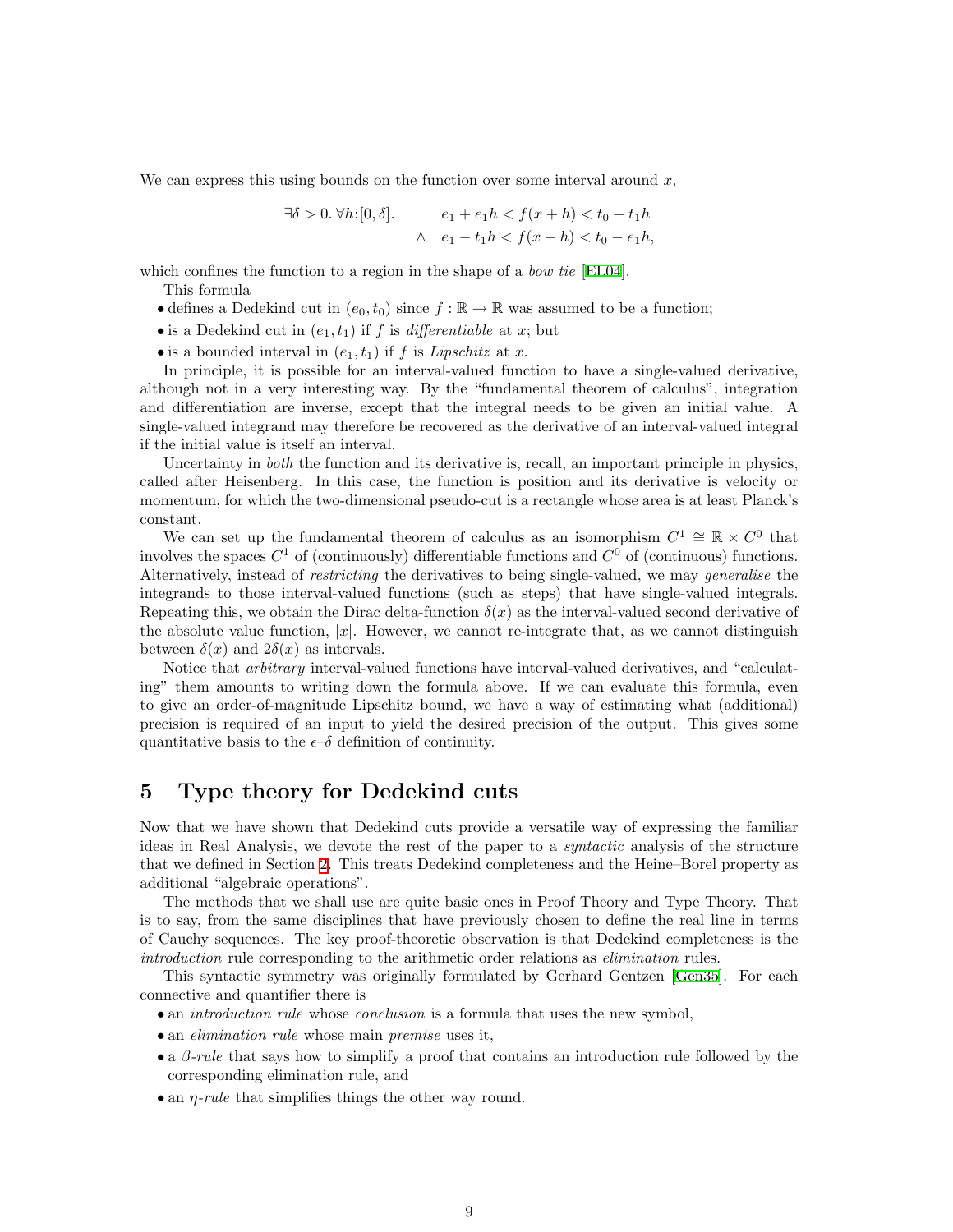For example, the introduction and elimination rules for  $P \Rightarrow Q$  are

$$
\begin{array}{c}\n[P] \\
\vdots \\
Q\n\end{array}\n\qquad\n\begin{array}{c}\nP & P \Rightarrow Q \\
\hline\nQ\n\end{array}
$$

where  $[P]$  means that the formula P is *discharged, i.e.* it is no longer an assumption on which  $P \Rightarrow Q$  depends.

Outside Proof Theory, proofs are not usually regarded as mathematical objects themselves, and one proof of a theorem is as good as another. However, there is a very important formal analogy, known as the Curry–Howard isomorphism, between proofs and programs. Under this analogy,  $P \Rightarrow Q$  corresponds to the function-space  $P \rightarrow Q$  or  $Q^P$ , and proofs of  $P \Rightarrow Q$  to functions  $P \to Q$ .

Since we do distinguish between functions, and manipulate them as objects, we need a notation for them, called the  $\lambda$ -calculus. We define or abstract a function using its introduction rule, and apply it using the elimination rule:

$$
[x : P]
$$
  
\n
$$
\vdots
$$
  
\n
$$
f(x) : Q
$$
  
\n
$$
\frac{a : P \quad f : P \Rightarrow Q}{f(a) : Q}
$$
  
\n
$$
f(a) : Q
$$

where x is a *bound variable*. The  $\beta$ - and  $\eta$ -rules simplify things as follows:

$$
(\lambda x. f(x))(a) = f(a)
$$
 and  $\lambda x. f(x) = f.$ 

The β-rule involves *substitution* of the expression a for the variable x, and may be seen as *computa*tion. Indeed, functional programming is precisely the development of this idea into a practical tool. This can nowadays compete with imperative programming languages like C in all but the most intensive numerical or communications applications, and is far superior for conceptual applications such as compilers.

There are certain important technical caveats about variables and substitution, which we shall overlook in this rhetorical treatment. You can find them in any textbook on the subject; forexample, the proof theory and  $\lambda$ -calculus that we need is amply covered by [[GLT89\]](#page-19-11) in an elementary way.

In certain calculi of logic or types, repeated use of the  $\beta$ -rules eventually leads to a normal form. In the case of  $\lambda$ -terms, this looks like

$$
\lambda x_1 x_2 \ldots x_n \ldotp y(a_1)(a_2) \cdots (a_m),
$$

where y is a variable that may be free or one of the  $x_1x_2 \ldots x_n$ , and  $a_1 \ldots a_m$  are also normal forms. In proof theory,  $\beta$ -rules are known (confusingly for us) as *cuts* (they "cut" out substitutions), and normalisation is called *cut-elimination* or the *Hauptsatz* (because it was the "main theorem" of Gentzen's paper).

It is now a standard procedure to present the connectives of any syntactic calculus as families of introduction, elimination,  $\beta$ - and  $\eta$ -rules. Moreover, Bill Lawvere observed (in the case of the quantifiers) that such families amount to an adjunction between functors between categories. For a comprehensive categorical treatment, see[[Tay99\]](#page-19-12).

The rules for the various connectives do not have exactly the same pattern — to expect them to do so would be to make the same mistake that Peacock, Boole and others made in the 19th century, compelling logic to obey the axioms of arithmetic. Indeed, the patterns are fundamental, the connectives being merely the names that we give to them. For example, implication and function-abstraction involve discharged hypotheses and bound variables. Conjunction has two premises in its introduction rule and two elimination rules, whilst disjunction combines both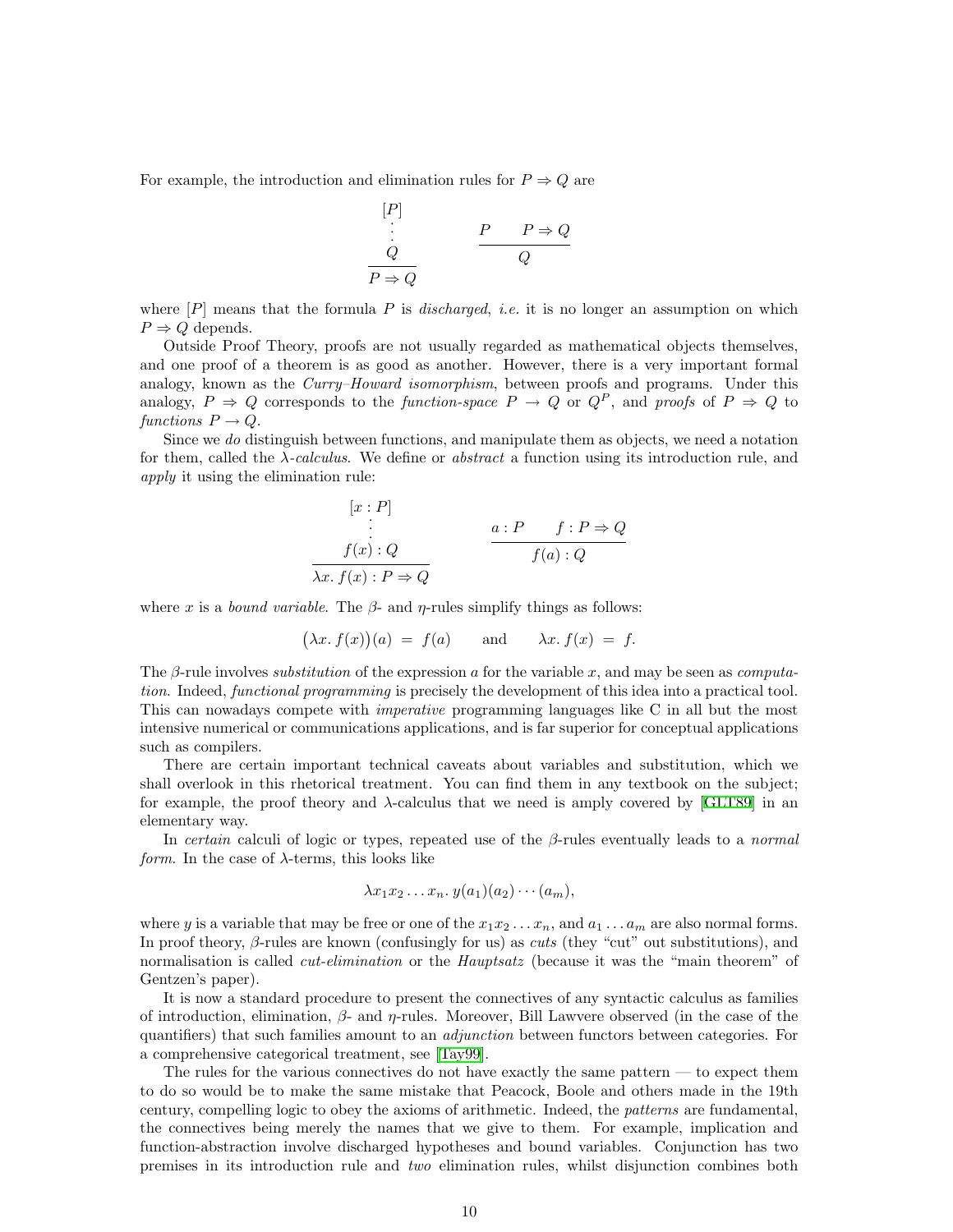of these complications. The introduction rule for comprehension (subset abstraction) has one "substantive" premise (an element of the ambient set) and one logical one (the predicate that determines membership of the subset).

Before we apply these ideas to Dedekind cuts, let's formulate the rules for definition by de-scription.<sup>[1](#page-10-0)</sup> We say that a predicate  $\phi n$  with an integral argument is a *description* if we can prove that it can be satisfied by exactly one number:

$$
[n, m : \mathbb{N}, \phi n \Leftrightarrow \phi m \Leftrightarrow \top]
$$
  
\n
$$
\vdots
$$
  
\n
$$
\phi n : \Sigma
$$
  
\n
$$
\exists n. \phi n \Leftrightarrow \top
$$
  
\n
$$
(the n. \phi n) : \mathbb{N}
$$

This allows us to *introduce* (the n.  $\phi$ n) as a number. Conversely, if this is a validly formed expression, we may use this premise to eliminate the description operator and deduce certain things about  $\phi$ :

$$
\frac{(\text{the } n, \phi n) : \mathbb{N}}{\exists n, \phi n \Leftrightarrow \top}
$$
\n
$$
\frac{(\text{the } n, \phi n) : \mathbb{N} \qquad \phi m_1 \Leftrightarrow \phi m_2 \Leftrightarrow \top}{m_1 = m_2}
$$

The two  $\beta$ -rules say that (the *n*.  $\phi$ *n*) deserves its name.

$$
\frac{(\text{the } n. \phi n) : \mathbb{N}}{\phi(\text{the } n. \phi n) \Leftrightarrow \top}
$$
\n
$$
\frac{(\text{the } n. \phi n) : \mathbb{N} \qquad \phi m}{(\text{the } n. \phi n) = m}
$$

As is commonly the case, the  $\eta$ -rule is the trivial way of making a description, namely to provide the actual number, m, and define  $\phi n$  as  $n = m$ :

$$
(\text{the } n. n = m) = m.
$$

It's easy to overlook the role of *equality*  $(=)$  in this, but it is very important:

equality : description :: application : abstraction.

The purpose of the foregoing lesson in proof theory was to observe that the real line enjoys the same analogy,

order : Dedekind completeness.

So here are the rules. We may use a Dedekind cut  $[\delta, v]$  to *introduce* a real number,

$$
[d : \mathbb{R}] \qquad [u : \mathbb{R}]
$$
  
\n
$$
\vdots
$$
  
\n
$$
\delta d : \Sigma \qquad vu : \Sigma \qquad \text{axioms of Section 3}
$$
  
\n
$$
(\text{cut } du, \delta d \wedge vu) : \mathbb{R},
$$

which we may read as, "the unique real number for which  $d$  and  $u$  are bounds exactly when  $\delta d \wedge vu^{\nu}$ . Conversely, if this is a validly formed expression, we may use this premise to *eliminate* the cut operator, and deduce certain things about  $\delta$  and  $v$ , namely the axioms of Section [3](#page-3-0).

The β-rule says that (cut du.  $\delta d \wedge vu$ ) obeys the order relations that  $\delta$  and v specify:

$$
e < (\text{cut } du. \, \delta d \wedge vu) < t \qquad \Longleftrightarrow \qquad \delta e \wedge vt.
$$

Notice that, as for the λ-calculus and descriptions, this simply substitutes part of the context for the bound variables. The  $\eta$ -rule says that any real number a defines a Dedekind cut in the obvious way:

$$
\delta d \equiv (d < a), \qquad \text{and} \qquad vu \equiv (a < u).
$$

<span id="page-10-0"></span><sup>1</sup>See [\[A\]](#page-20-2) for the relationship amongst descriptions, sobriety and general recursion and a brief historical survey. I am grateful to Claus-Peter Wirth for bringing[[Pea97,](#page-19-13) §22] to my attention, in which Giuseppe Peano sets out the rules for descriptions in a way that differs very little from that here.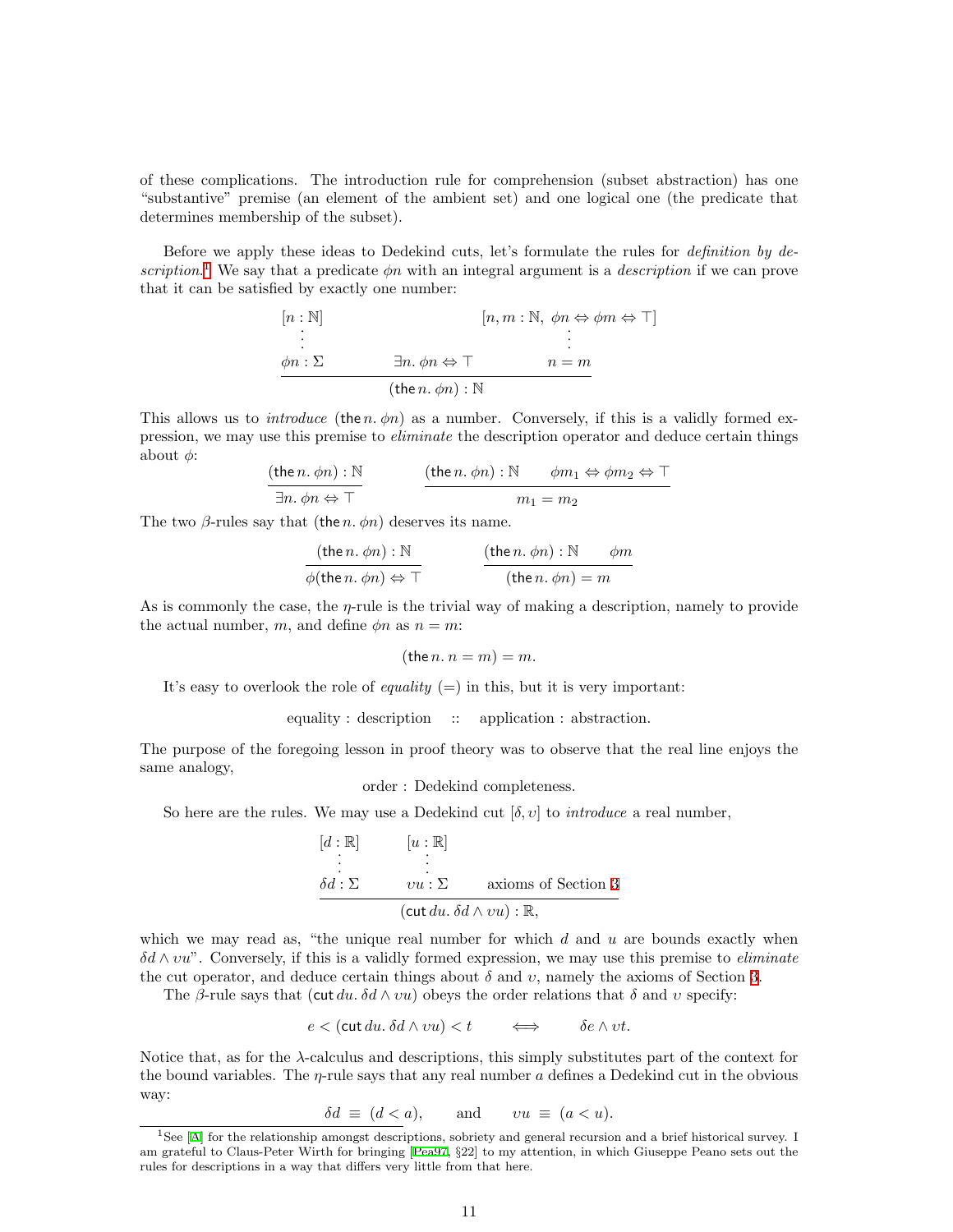Returning to the general theory, we have said that it sometimes provides a normal form. In calculi that allow primitive recursion, the proof ranges from being delicate in simple cases[[GLT89](#page-19-11), Chapter 6, via being the subject of the sesse d'état, to being impossible. However, if we consider individual connectives instead of the whole system, some useful simplification can still be made.

Recall that, if there is a normal form, its outermost connective or last rule is an *introduction* rule. In our examples, this is

- introduction of  $P \Rightarrow Q$ ,
- $\bullet$   $\lambda$ -abstraction,
- definition of (the *n*.  $\phi$ *n*) by description, or
- definition of a real number by a Dedekind cut.

We don't need a full normalisation theorem to obtain this — just the relavant  $\eta$ -rule. So, without loss of generality, we may assume that

- any function  $f: P \to Q$  is of the form  $\lambda x: P$ .  $fx$ , where  $fx: Q$  is of base type,
- in particular, any predicate  $\phi : \Sigma^{X_1 \times \cdots \times X_n}$  in ASD is of the form  $\lambda x_1 \ldots x_n$ ,  $\phi x_1 \ldots x_n$ , where  $\phi x_1 \dots x_n$  is of the one base type,  $\Sigma$ ;
- any integral expression  $a : \mathbb{N}$  is of the form the n.  $\phi n$ , where  $\phi n \equiv (n = a) : \Sigma$ ; and
- any real-valued expression  $a : \mathbb{R}$  is of the form (cut du.  $\delta d \wedge vu$ ), where  $\delta d \equiv (d \langle a \rangle)$  and  $vu \equiv (a < u) : \Sigma.$

Therefore, we only need to handle logical terms, those of type  $\Sigma$ . Numerical terms are represented by logical ones enclosed in description or Dedekind cut operations.

So long as we avoid those connectives (recursion and  $\lambda$ -application) that can make terms longer, we can normalise everything else. In particular, definition of integers and real numbers by (the introduction rules for) descriptions and Dedekind cuts can be eliminated from expressions by simple and terminating syntactic translations such as

$$
\psi(\text{the } n. \phi n) \quad \iff \quad \exists n. \phi n \wedge \psi n.
$$

So, whereas analysts have traditionally manipulated real *numbers* or, where necessary, sets of them, and have treated *logical* formulae in a very casual way, we have found that the logic is the central arena of computation, and the other types are side shows.

Before we proceed to the actual syntactic translation, we need to consider what happens if we manipulate formulae that purport to be descriptions or Dedekind cuts, but actually fail the relevant premises. Notice that these premises involve implications, so they are not computationally observable, i.e. they cannot be verified by a "run-time system". This simply has to go on with the computation *somehow*, on the implicit assumption that the expressions have been correctly formed.

Of course, we have already discussed the failure of Dedekind's axioms in Section  $3$  — we obtain intervals instead of numbers, and Ramon Moore defined the corresponding generalisation of arithmetic. The nonsense to which ill formed descriptions lead was amply discussed by Bertrand Russell in [\[RW13,](#page-19-14) Introduction, Chapter III(1)].

#### <span id="page-11-0"></span>6 The translation

In this section we shall describe the translation that replaces

- *continuous* variables and terms (written with *italic* letters) that denote real numbers or vectors, about which we reason using pure mathematics,
- by cellular variables and terms (in sans serif) whose values are intervals, cubes, etc. with machine-representable coordinates, with which we may compute directly.

As you see, we have switched notation from the separate bounds d and u considered earlier to a machine-representable interval  $a \equiv [d, u]$ , where  $\underline{a} \equiv d$  and  $\overline{a} \equiv u$ . The cellular notation can begeneralised straightforwardly to  $\mathbb{R}^n$ , in which the cells could be close-packed spheres [[CS88](#page-19-15)] instead of cubes.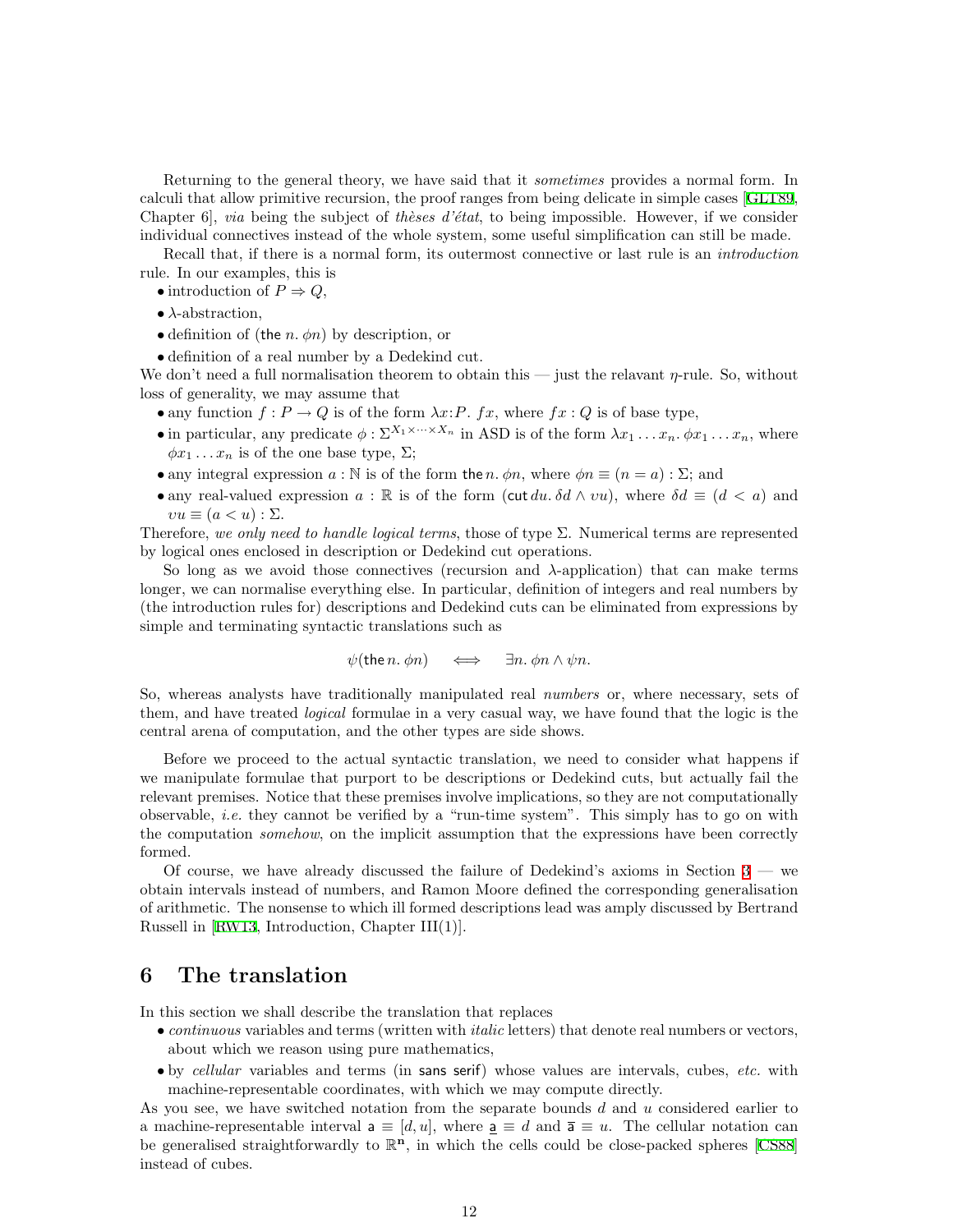We shall view the cell a through Euclid's eyes, not Cantor's. It is either an open or a closed subspace, according to context  $\frac{1}{1}$  is a regular figure, we may pass back and forth between the interior (a) and the closure [a]. In particular,

> $x \in \mathsf{a}$  means  $x \in (\mathsf{a})$  or  $\mathsf{a} < x < \overline{\mathsf{a}}$ but  $\forall x \in \mathsf{a}$  means  $\forall x \in [\mathsf{a}]$  or  $\forall x \in [\mathsf{a}, \overline{\mathsf{a}}]$ ,

whilst  $\exists x \in \mathsf{a}$  means both  $\exists x \in (\mathsf{a})$  and  $\exists x \in [\mathsf{a}]$ , as these are equivalent, so long as  $\underline{\mathsf{a}} < \overline{\mathsf{a}}$ . The interval analogues of the relations  $\in, \leq, >$  and  $\neq$  are respectively

$$
a \in b \equiv [a] \subset (b) \text{ or } (\underline{b} < \underline{a}) \wedge (\overline{a} < \overline{b})
$$
\n
$$
a \otimes b \equiv \overline{a} < \underline{b} \equiv b \otimes a
$$
\n
$$
a \pitchfork b \equiv [a] \cap [b] = \emptyset \text{ or } (\overline{a} < \underline{b}) \vee (\overline{b} < \underline{a}),
$$

which are all computationally observable relations. Notice that  $x \in \mathbf{w}$  means that x is "strictly" or well contained in w; the symbol is borrowed from the way below relation  $\ll$  for continuous lattices  $[GHK+80].$  $[GHK+80].$  $[GHK+80].$ 

We shall also need ordinary (reflexive) containment,

$$
\mathsf a\subset \mathsf b\ \equiv\ \underline{\mathsf b\leq \underline{\mathsf a\leq \overline{\mathsf a}\leq \overline{\mathsf b}},
$$

although, like  $\leq$ , it only occurs in the theory, not the computation. The intersection, a ∩ b, will be needed for the translation of ∧, the arithmetic operations and repeated variables. It satisfies

$$
x \in \mathsf{a} \cap \mathsf{b} \iff x \in \mathsf{a} \land x \in \mathsf{b},
$$

where the former is defined by

$$
\underline{\mathsf{a}}, \underline{\mathsf{b}} \le \max(\underline{\mathsf{a}}, \underline{\mathsf{b}}) \equiv \underline{\mathsf{a} \cap \mathsf{b}} \quad
$$

Finally, the translation uses ∃x. This indicates quantification or search over the possible machine representations of intervals, just as we had it previously over rational numbers and elementarily integrable numbers. However, since these representations are essentially integers, the space of them is not compact, so we do not have ∀x.

The fundamental principle of interval analysis is that Moore's operations compute the direct images of intervals under functions — exactly, in the case of single arithmetic operations, and by overestimation in more complex cases. Indeed, their definitions are commonly given in this form, although we prefer to see this as a *theorem* that is deduced from *purely arithmetical* definitions.

As we did for integrals and limits, we calculate the direct image  $\{fx \mid x \in [a, b]\}$  of an interval  $[a, b]$  under a function f by characterising its lower and upper bounds,

$$
d < \{ fx \mid x \in [a, b] \} < u \qquad \text{iff} \qquad \forall x \in [a, b]. \ (d < fx < u).
$$

In the notation that we have just introduced, this is

$$
\{fx \mid x \in \mathsf{a}\} \Subset \mathsf{b} \qquad \text{iff} \qquad \forall x \in \mathsf{x}. \; fx \in \mathsf{b}.
$$

Notice that, for general f, this uses  $\forall$ , which we consider in the next section. When f is a single arithmetical operation or some other simple expression, it is sufficient to replace the continuous variable x by the interval  $[a, b]$ , and the usual arithmetic operations by their interval counterparts. We write

$$
d < \{ fx \mid x \in [a, b] \} < u \equiv \forall \{ x \in [a, b] \colon (d < fx < u) \equiv d < (\forall \{ x \in [a, b] \colon fx) < u \}
$$
\nor

\n
$$
\{ fx \mid x \in \mathsf{a} \} \Subset \mathsf{b} \equiv \forall \{ x \in \mathsf{a} \colon (fx \in \mathsf{b}) \equiv (\forall \{ x \in \mathsf{a} \colon fx) \in \mathsf{b} \}
$$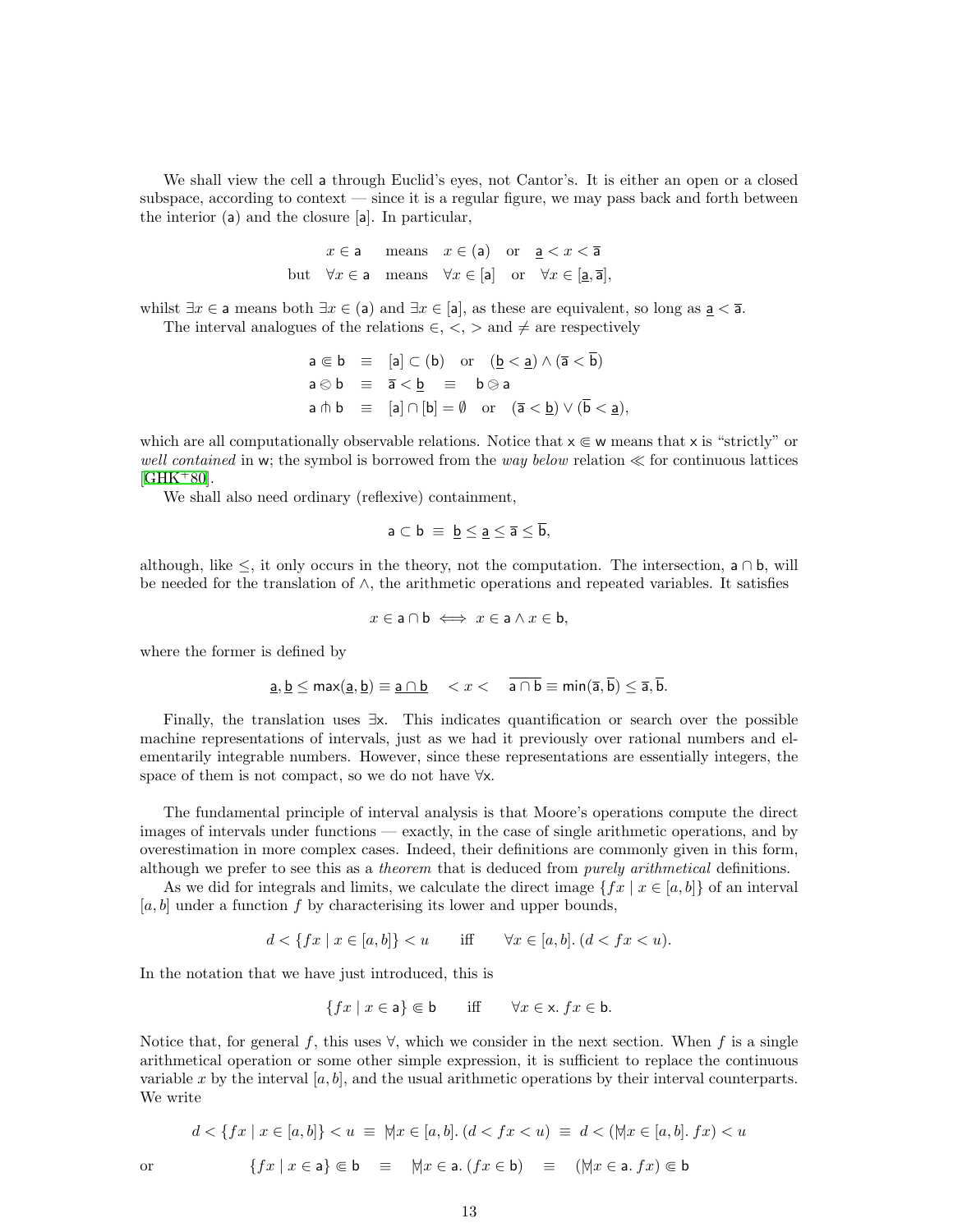in these cases, to exploit the analogy with the universal quantifier. Notice that we define  $\forall$  for both arithmetic and logical expressions, where  $| \nvert$  gives the (Moore) direct image in the arithmetical case.

Whilst the notation  $\forall x \in \mathsf{x}$  was chosen to look like a quantifier, it is actually the *syntactic* translation that substitutes x for x and Moore's interval operations  $\oplus \otimes \otimes \otimes \otimes \otimes \otimes$  for their singleton counterparts  $+\times \div \in \langle \rangle \neq$ . It is therefore accompanied by the same caveats that apply to substitution in the λ-calculus, in particular concerning its interaction with variable-binding operations such as  $\exists$ . We may substitute for a free continuous variable y under  $\forall x \in \mathsf{x}$ , so long as we also apply  $\forall$ | to the substituand.

It is well known that the Moore interpretations of the operations of arithmetic do not obey their usual laws, in particular distributivity. There are various techniques for manipulating arithmetic expressions (such as trying to reduce the number of occurrences of each variable) in order to narrow the overestimation of the image. For example, the cognoscenti will already have noticed that it would be quite hopeless to compute the derivative of a function using the formula that we gave in Section [4](#page-5-0). We therefore understand that terms of the ASD calculus must be transformed in this way before undergoing the translation that we are considering here.

The failure of the arithmetical laws also means that, when we reason with expressions, we are not allowed to apply the rules of arithmetic or logic *within* the scope of the "quantifier"  $\forall$ . We can only use the clauses of its definition, together with the main induction hypothesis of the proof. On the other hand, *outside*  $\forall$  we may use all of the logical and arithmetical equivalences in the usual way, although we shall point them out, as they are the axioms of ASD.

Now we can state the central proposition that underlies the meaning of the translation: For each free variable x of a logical formula  $\phi$ ,

$$
\phi x \Rightarrow \exists x. \ x \in x \land \forall x' \in x. \ \phi x' \Rightarrow \exists x. \ x \in x \land \forall x' \in x. \ \phi x' \Rightarrow \phi x.
$$

The proof, which proceeds by induction on the syntactic structure of  $\phi$ , is given in Section [8.](#page-17-0) Here we shall discuss its consequences.

We focus on how to compute (an  $\epsilon$ -approximation to) the value  $f(a)$  of a function  $f : \mathbb{R} \to \mathbb{R}$ at (a  $\delta$ -approximation to) an argument  $a : \mathbb{R}$ . As we said in the previous section, we treat the output, *i.e.* real number  $f(a)$ , as a Dedekind cut. The central proposition concerns the input, *a*. Using various notations for the input and output intervals, it says that

$$
f(a) = \text{cut } et. \exists du. \ (d < a < u) \land \forall |x \in [d, u]. \ (e < fx < t)
$$
\n
$$
\equiv \text{cut } y. \ \exists x. \ a \in x \land \forall |x \in x. \ fx \in y
$$
\n
$$
\equiv \text{cut } [y \pm \epsilon]. \ \exists \delta > 0. \ \forall |x \in [a \pm \delta]. \ |fx - y| < \epsilon.
$$

The last of these is essentially the statement of continuity of  $f$  at  $a$ ,

$$
a: \mathbb{R}, \ \epsilon > 0 \ \vdash \ \exists \delta > 0. \ \forall x \in [a \pm \delta]. \ |fx - fa| < \epsilon,
$$

which is provable in ASD[[J\]](#page-20-1), as of course was our intention.

Now let's substitute this formula into a similar one for  $g(b)$ .

$$
g(f(a)) = \text{cut } z. \exists y. \text{ cut } y'. (\exists x. a \in x \land \forall x \in x. fx \in y') \in y \land \forall y \in y. gy \in z
$$

$$
= \text{cut } z. (\exists y. \exists x. a \in x \land \forall x \in x. fx \in y) \land \forall y \in y. gy \in z
$$

We have used the  $\beta$ -rule for cuts in the new form, *i.e.* where the bound variable y' is a rational interval — notice that this swallows part of the context, namely " $\in \mathsf{y}$ ", treating it in the same way that the  $\beta$ -rule of the  $\lambda$ -calculus does the argument of a function.

The corresponding rule for composition of functions in differential calculus is known as the chain rule. In our case, we obtain a chain of conjuncts. But notice also the "flow of information"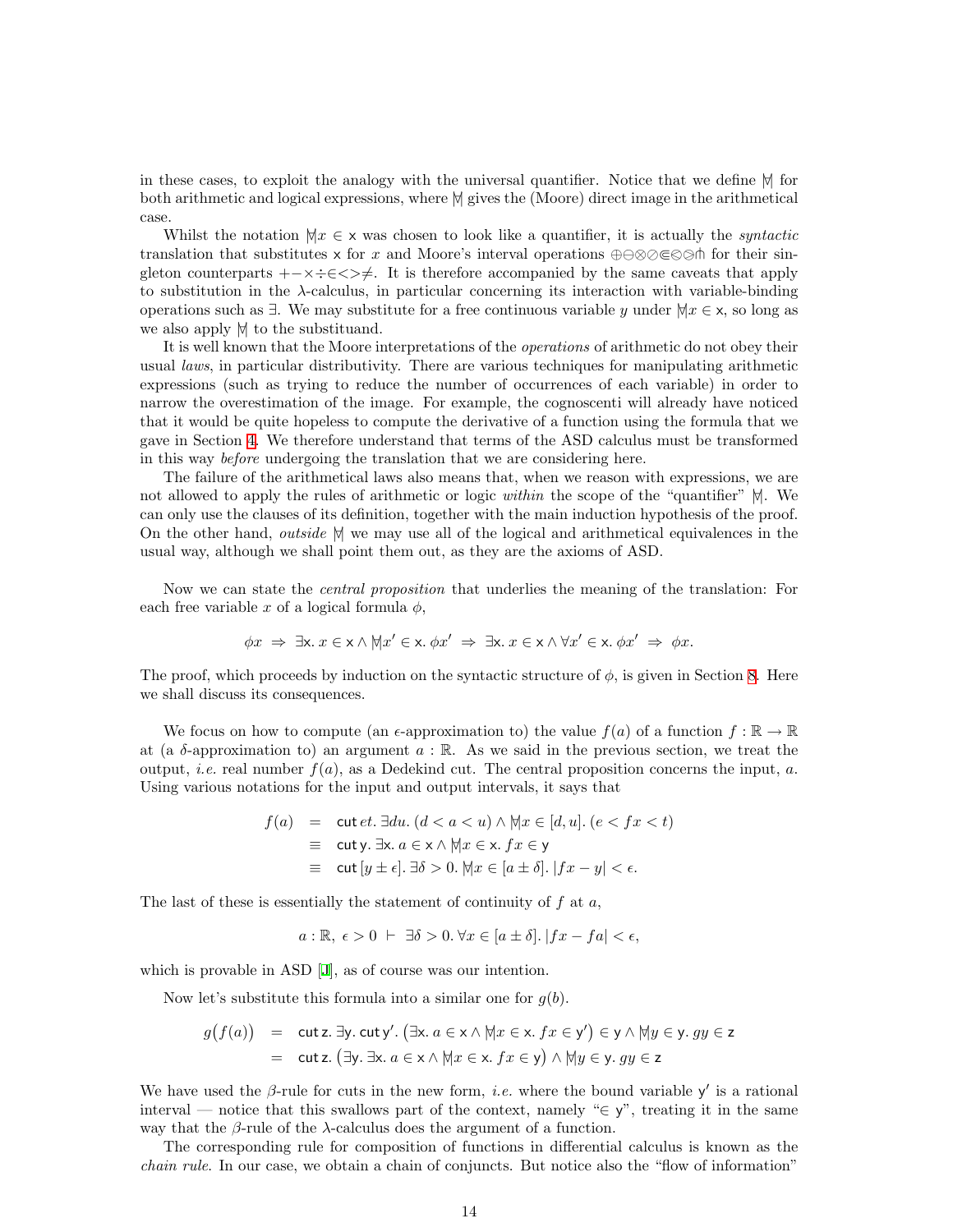from the argument a to its interval x, to the Moore image y of  $f(x)$ , to the Moore image z of  $f(y)$ . It goes in this direction because, when we ask for a witness of ∃y, the obvious choice is (slightly wider than) the Moore image  $f(x)$ .

We have a similar result for a function of two variables,

$$
f(a, b) = \text{cut } z. \exists xy. \ a \in x \land b \in y \land \forall x \in x. \ \forall y \in y. \ f(x, y) \in z.
$$

If, however, we wish to substitute the same argument in both positions, we have to form the intersection of the input intervals:

$$
f(a, a) = \text{cut } z. \exists x_1 x_2. a \in x_1 \land a \in x_2 \land \forall |x \in x_1. \forall |y \in x_2. f(x, y) \in z
$$
  
= cut  $z. \exists x_1 x_2. a \in x_1 \cap x_2 \land \forall |x \in x_1. \forall |y \in x_2. f(x, y) \in z$   
= cut  $z. \exists x. a \in x \land \forall |x \in x. \forall |y \in x. f(x, y) \in z$ .

The last equality depends on proving  $\Rightarrow$  and  $\Leftarrow$  for the logical sub-formulae. For  $\Leftarrow$ , we just put  $x_1 \equiv x_2 \equiv x$ . Similarly for  $\Rightarrow$ , we put  $x \equiv x_1 \cap x_2$  and rely on monotonicity of  $|\nabla|$ .

Using these transformations, we may simplify complicated arithmetic expressions that involve Dedekind cuts as well as the usual four operations. Moreover, despite the symmetry of the logical connectives, the way in which the cellular variables occur begins to suggest an order of execution. Not surprisingly, this is the usual one, from variables to expressions.

The consequence of this is that the bound variable of the Dedekind cut construction is treated as a receptacle into which we deposit the cellular value that results from the computation. The user may, however, have specified a particular output precision,  $\epsilon$ . If the cellular value that we obtain is wider than this, we have to pass the demand for greater precision down to our own arguments, and then repeat the computation.

That, however, is still arithmetic. We wanted to do analysis, and have shown that for this we need the quantifiers  $\exists x \in \mathbb{R}$  and  $\forall x \in [0,1]$ . These *bind* the continuous variable x, whereas the central proposition itself only treats it as a free variable. In fact, the result can easily be adapted to eliminate  $x$  when it is bound by an existential quantifier:

$$
\exists x. \phi x \Leftrightarrow \exists x. \exists x. x \in x \land \forall |x' \in x. \phi x'
$$
  
\n
$$
\Leftrightarrow \exists x. (\exists x. x \in x) \land \forall |x' \in x. \phi x'
$$
  
\n
$$
\Leftrightarrow \exists x. \forall |x' \in x. \phi x'.
$$

The sub-formula  $\exists x \cdot x \in \mathsf{x}$  is redundant (true) because the interval x is required to be non-trivial. Notice that we have used the logical axioms that

∃u. ∃v. ψuv ⇔ ∃v. ∃u. ψuv and ∃u. σ ∧ ψu ⇔ σ ∧ ∃u. ψu,

where the variables u and v may be n, x or  $x$ .

Observe that, when we bind the variable like this, we lose control of it and the information that flows through it. In particular, in the formula  $\exists x \, \phi x \land \psi x$ , we have no idea of whether  $\phi$  is the producer and  $\psi$  the consumer of this information or *vice versa*. Indeed, they may conduct a lengthy negotiation over it.

We cannot eliminate the universal quantifier quite so easily: as we shall see, it requires the Heine–Borel theorem.

#### 7 The Heine–Borel property

For all the careful consideration that we have put into motivating and proving the translation in the previous section, at the symbolic level it is no more than a change of typeface. That is, until we come to ∀, which cannot be applied to cellular variables. In this case, we have to provide an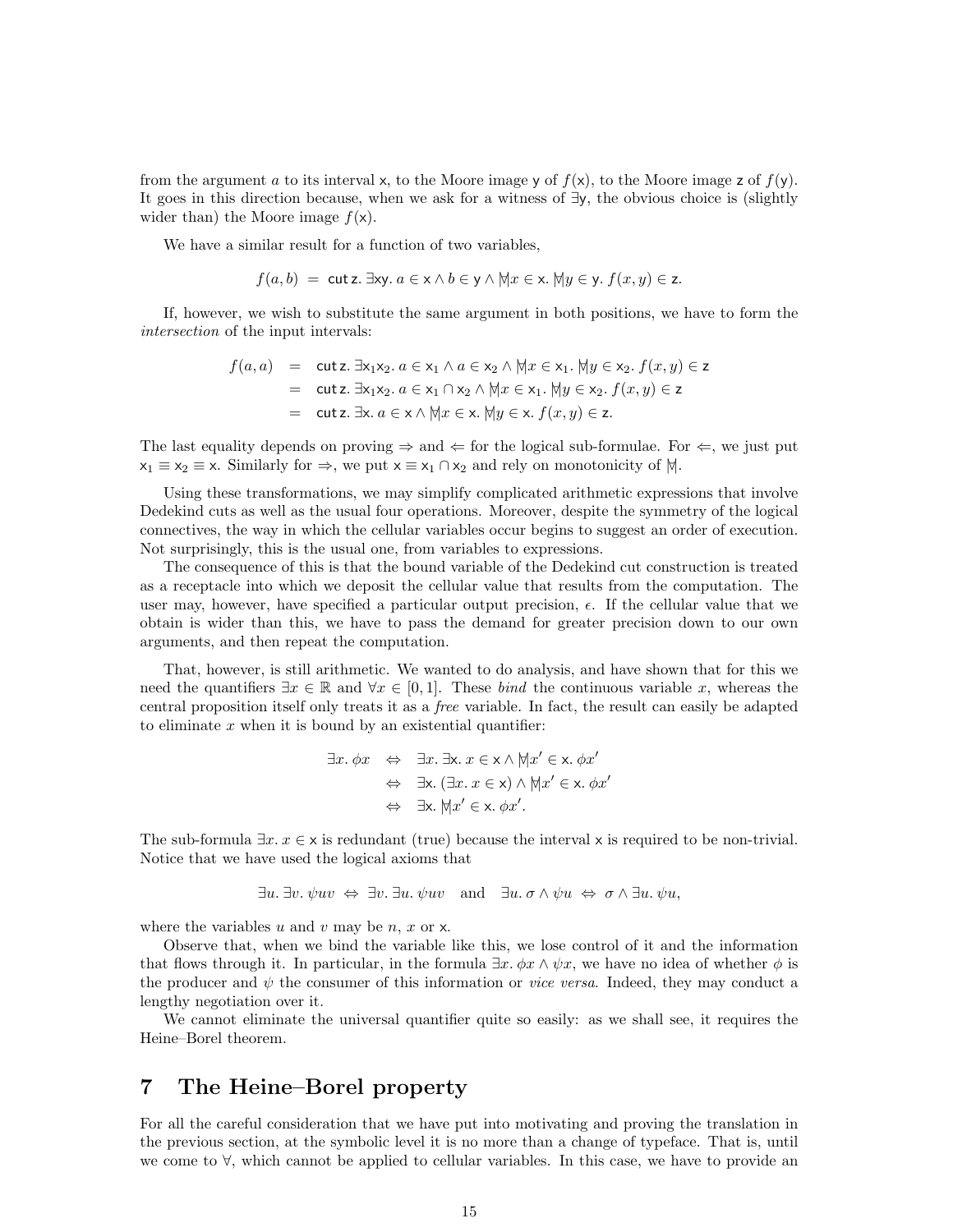algorithm that computes  $\forall x \in \mathsf{a}$ , using  $\forall x \in \mathsf{a}'$  and recursion. However, whereas we offer here one non-trivial way doing something, other people may have other ways of doing the same thing more efficiently: the problem is known as *optimisation under constraints*.

Applying the same idea as we used for ∃, we need to simplify the expression

$$
\forall x \in \mathsf{a}. \ \phi x \ \equiv \ \forall x \in \mathsf{a}. \ \exists \mathsf{x}. \ x \in \mathsf{x} \land \forall |x' \in \mathsf{x}. \ \phi x'.
$$

Classically, this says that, in the closed bounded interval  $\mathsf{a}$ , each point x lies in some open interval x for which  $\forall x' \in \mathsf{x}$ .  $\phi x'$  holds, so the xs provide an *open cover* of a.

Now, the Heine–Borel property says that there is a finite sub-cover.

We shall show how this contributes to our translation before we ask what kind of "set" of intervals we mean, or whether Heine–Borel is a theorem or an axiom.

In our simplest application, just one open interval is needed. If the collection of intervals is totally ordered by inclusion, the finite sub-cover has a greatest member. This happens for the predicates  $\phi(x, y)$  on intervals that arise in the translation, where we have

$$
\mathsf{y}_1 \subset \mathsf{y}_2 \quad \vdash \quad \phi(x, \mathsf{y}_1) \iff \phi(x, \mathsf{y}_2),
$$
\nand then\n
$$
\forall x \in \mathsf{a}.\ \exists \mathsf{y}. \ y \in \mathsf{y} \land \phi(x, \mathsf{y}) \iff \exists \mathsf{y}. \ y \in \mathsf{y} \land \forall x \in \mathsf{a}.\ \phi(x, \mathsf{y}).
$$

Another common case of this is  $\phi_n(x)$  with  $\phi_n(x) \Rightarrow \phi_{n+1}(x)$ , when

$$
\forall x \in \mathsf{a}.\ \exists n.\ \phi_n(x) \quad \iff \quad \exists n. \ \forall x \in \mathsf{a}.\ \phi_n(x).
$$

In analysis, the situations in which we can interchange quantifiers in this way are called *uniform* — continuity, convergence, differentiability. Uniformity is needed for Riemann integration, for integrating or differentiating power series term-by-term, for interchanging integrals, and so on. It is a pity that the textbooks are uniformly so casual in their use of logical formulae, where formal use of the quantifiers would make this issue so much clearer for students. For the proof in ASD that every function is uniformly continuous on any compact domain, see[[J\]](#page-20-1).

In general, the sub-formula that ∀ encloses is built up using ∧, ∨ and ∃. Of course, ∀ commutes with ∧, whilst we may encode ∨ as a special case of ∃. Incorporating the problem that arose from the translation, we may then state the Heine–Borel property in the form

$$
\forall x \in [0,1]. \exists n. \phi nx \quad \Longleftrightarrow \quad \exists k. \bigwedge_{j=0}^{2^k-1} \exists n. \, \forall x \in [j \cdot 2^{-k}, \ (j+1) \cdot 2^{-k}]. \, \phi_n x,
$$

using a sufficiently fine binary subdivision of the interval.

How can we read this as a program? We compute

$$
\theta[a, b] \equiv \forall x \in [a, b]. \exists n. \phi_n x
$$

recursively in terms of subintervals. The Heine–Borel property says that, when these get smaller than  $2^{-k}(b-a)$ , we may use  $\mathbb N$  instead of deeper recursion. So,

$$
\theta[a, b] \quad \Longleftrightarrow \quad \exists k. \ \big(\exists n. \, \forall |x \in [a, a + 2^{-k}(b - a)]. \phi_n x\big) \ \wedge \ \theta[a + 2^{-k}(b - a), \ b].
$$

The idea is to bite off as much of the left-hand end of the interval as we can chew, and then eat the rest in the same way. In each bite, we taste each of the disjuncts on the menu in turn, the point being that the whole meal will consist of several *different* courses.

This procedure raises a number of computational questions that are beyond the scope of this paper.

- We have just interpreted  $\wedge$  and  $\exists$  in a *sequential* way, whereas in logic they are commutative.
- At what point do we give up on the nth disjunct or the kth subdivision and try the next one instead?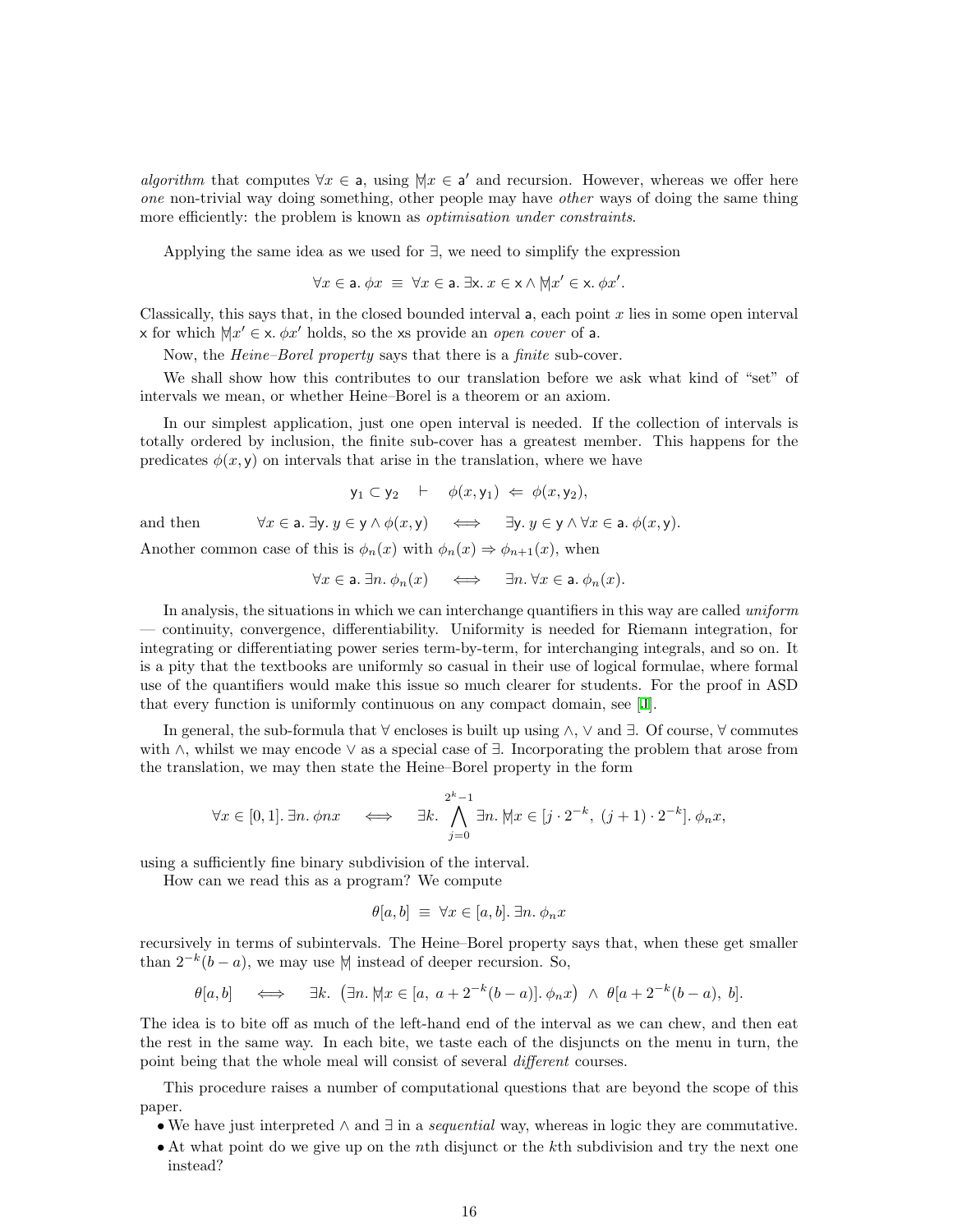We would like, notwithstanding the halting problem, to have some kind of *negative* information that can tell us when the current sub-goal is hopeless. Obviously we can't expect the exact logical negation, since we can't test for  $a > b$  or  $a = b$ , but if we know that  $a > b$  then there's no point in trying to prove  $a < b$ .

We can make a simpler but extremely important short cut if we don't have to subdivide at all, i.e. if

$$
\forall x \in \mathsf{a}.\phi x \quad \iff \quad \forall x \in \mathsf{a}.\ \phi x.
$$

This happens when either

- the interval a can be made arbitrarily narrow, as was the case for the intervals that arose in the translation, but not when we specify two endpoints; or
- the formula  $\phi x$  is sufficiently simple, and in particular the variable x only occurs once in it (in a sense that needs to be formalised).

If we can rely on this short cut, we may use  $\forall x \in [a, b]$ .  $\phi x$  as a sub-formula that requires the open subspace  $\phi$  to contain an interval [a, b] connecting two points that have particular properties. This idiom is crucial to the proof of the intermediate value theorem in [\[J](#page-20-1)]. It may be enough to do this when  $\phi$  is itself an open interval  $(a', b')$ , so we want to simplify the quantified sub-formula to  $(a' < a) \wedge (b < b').$ 

Having gone as far as we can with the computational interpretation, let us tidy up some theoretical loose ends. First, the program appears to make ∀ logically redundant. Have we not proved the Heine–Borel theorem?

In fact, no. As [\[I](#page-20-5)] explains, there are several models of the rest of our calculus (based on domain theory, recursive set theory and other systems) in which the Heine–Borel property fails. Indeed, for exactly this reason, Errett Bishop developed constructive analysis using totally bounded closed subspaces, without ever mentioning compactness in the Heine–Borel sense [\[Bis67\]](#page-19-8).

The impact of this on our program is that we use the Heine–Borel property to prove termination, *i.e.* that the  $\exists k$  side really is observable when the  $\forall x$  side is.

In ASD, therefore, this property must be an *axiom* for the real line, if we consider this as a base type. If instead we *construct*  $\mathbb{R}$  à la Dedekind from  $\mathbb{Q}$ , the property is an instance of a more fundamental axiom of ASD, called the monadicity principle[[I](#page-20-5)].

We also need to explain what we mean by "sets" in situations such as an open cover and its finite sub-cover, since we are not talking about open or compact subspaces of  $\mathbb{R}$ . As always in computation, we may resort to numerical encodings, using N and its RE subsets for our "sets". A less clumsy way of doing the same thing, which is standard in functional and logic programming, is to replace numbers and their successors by binary *trees* and pairing. Then we hang a list of trees along the hereditarily rightmost branch of a tree.

But ASD is a theory of general topology, and one of its aims is to eliminate ad hoc codings such as this. These "sets" are *topological spaces* of a special kind, namely those that are *discrete* (having =) and *overt* (with  $\exists$ ). It can be shown that these form a model of the *naïve set theory* that we teach to undergraduates, including a finite powerset. Specifically, they admit products, disjoint sums, equalisers (subsets defined by equations), quotients by equivalence relations [\[C](#page-20-6)] and free commutative monoids (sets of lists) [\[E\]](#page-20-7). This structure was introduced by André Joyal in 1973 as a way of proving Gödel's incompleteness theorems categorically, but unfortunately neither this work nor much else on the subject has ever actually appeared in print.

Finally, how do I justify the claim that any computably continuous function is representable in my calculus?

On the face of it, you are allowed to choose any of the thousands of extant programming languages as your notion of "computability". Indeed you can, if it has the right features, and omits the wrong ones: its *denotational semantics* provides a translation of your program into domain theory, which may in turn be formulated in ASD. For example, Gordon Plotkin considered a simply typed λ-calculus with conditional execution, recursion and a specified order of evaluation,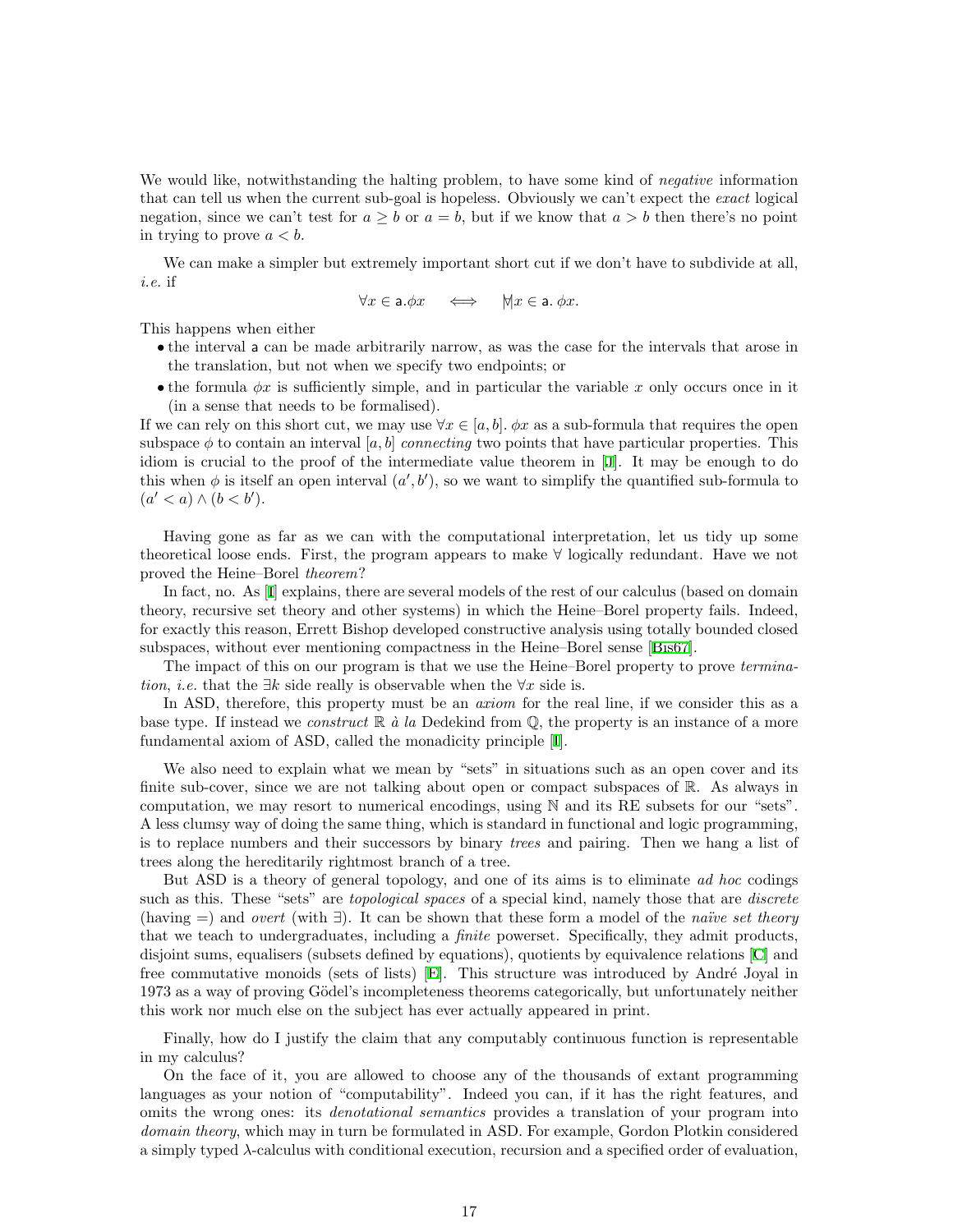which may be extended with "parallel or" and a sort of existential quantifier [\[Plo77\]](#page-19-17). The domaintheoretic interpretation of a program of type **nat** is a continuous function into the space  $\mathbb{N}_\perp$ , which is like the Sierpinski space  $\Sigma$  (with a closed point  $\bot$ ), except that it has an open point for each integer. Plotkin showed that the program terminates iff its *denotation* is a number, and not  $\perp$ .

Since the same theory can be set up in ASD, we may understand "computable functions" to be terms of the ASD calculus (with all of its types, not just N and R). Now suppose that you have a continuous function  $f : \mathbb{R} \to \mathbb{R}$  that is defined in whatever mathematical world you prefer (maybe the classical one), along with a program  $P(d, q, u)$  in your choice of programming language that accepts rational numbers  $d, q, u$  as arguments and terminates iff  $d < f(q) < u$ . Let  $\phi : \mathbb{Q}^3 \to \Sigma$ be the denotational semantics of P in ASD. Now, if you've given me consistent data, this  $\phi$  may be used to define a morphism  $g : \mathbb{R} \to \mathbb{R}$  in the full ASD calculus, whose interpretation in your mathematical world agrees with  $f$  [[G](#page-20-0)]. The final piece in the jig-saw is that the structure that we described in Section [2](#page-1-0) has exactly one model in ASD, up to unique isomorphism [\[I\]](#page-20-5).

## <span id="page-17-0"></span>8 Proof of the central proposition

This final section is an "appendix" that, in a strictly logical development, would be inserted in Section [6.](#page-11-0) We prove the *central proposition*, that

$$
\phi x \quad \Longleftrightarrow \quad \exists x. \ x \in x \land \forall x \in x. \ \phi x,
$$

by structural induction on  $\phi$ , starting from the leaves, *i.e.* occurrences of x. If you prefer, this is the same as induction on the depth of the expression tree for  $\phi$ . We have to consider each of the connectives in the table in Section [2.](#page-1-0)

Since  $\forall$  leaves the logical operations untouched, it is not surprising that the most difficult cases are those involving the *arithmetical* connectives. The key property is known as *roundedness* or interpolation. It should be proved for each Moore operation  $\mathcal{B} \equiv \oplus, \ominus, \otimes, \oslash$  (corresponding to the ordinary  $\star \equiv +, -, \times, \div$ ) in turn, although we shall take it as known. It says that, for intervals a, b and w (that we may assume to have machine-representable endpoints),

$$
a \circledast b \in w \quad \Longleftrightarrow \quad \exists yz. a \in y \land b \in z \land y \circledast z \in w.
$$

It will be convenient to include the case where a and b are singletons, *i.e.* 

$$
a \star b \in w \iff \exists yz. a \in y \land b \in z \land y \circledast z \in w,
$$

and also that where w is infinite.

In fact, this lemma is the concrete manifestation of the continuous lattices with the Scott topology [\[GHK](#page-19-16)<sup>+</sup>80] that underly the theory of (non-Hausdorff) locally compact spaces, and hence (the classical interpretation of) ASD.

The induction step for each arithmetic operation  $\star$  in an expression proceeds from the induction hypothesis for  $a \in y$  and  $b \in z$  to the result for  $a * b \in w$ . The hypothesis for  $a \in y$  and the corresponding cases in the definition of  $|$  give

$$
a \in y \Leftrightarrow \exists x_1. x \in x_1 \land \forall x \in x_1. (a \in y)
$$
  

$$
\Leftrightarrow \exists x_1. x \in x_1 \land (\forall x \in x_1. a) \subseteq y
$$
  

$$
\equiv \exists x_1. x \in x_1 \land a_1 \subseteq y,
$$

where  $a_1$  is a convenient abbreviation for  $\forall x \in x_1$ . a, the subscript being inherited from that on  $x_1$ . Notice that if  $x \subset x_1$  then  $a \supset a_1$ .

Putting all of these lemmas together, along with those for manipulating ∃ and ∧, we have

$$
a \star b \in w \Leftrightarrow \exists yz. a \in y \land b \in z \land y \circledast z \in w
$$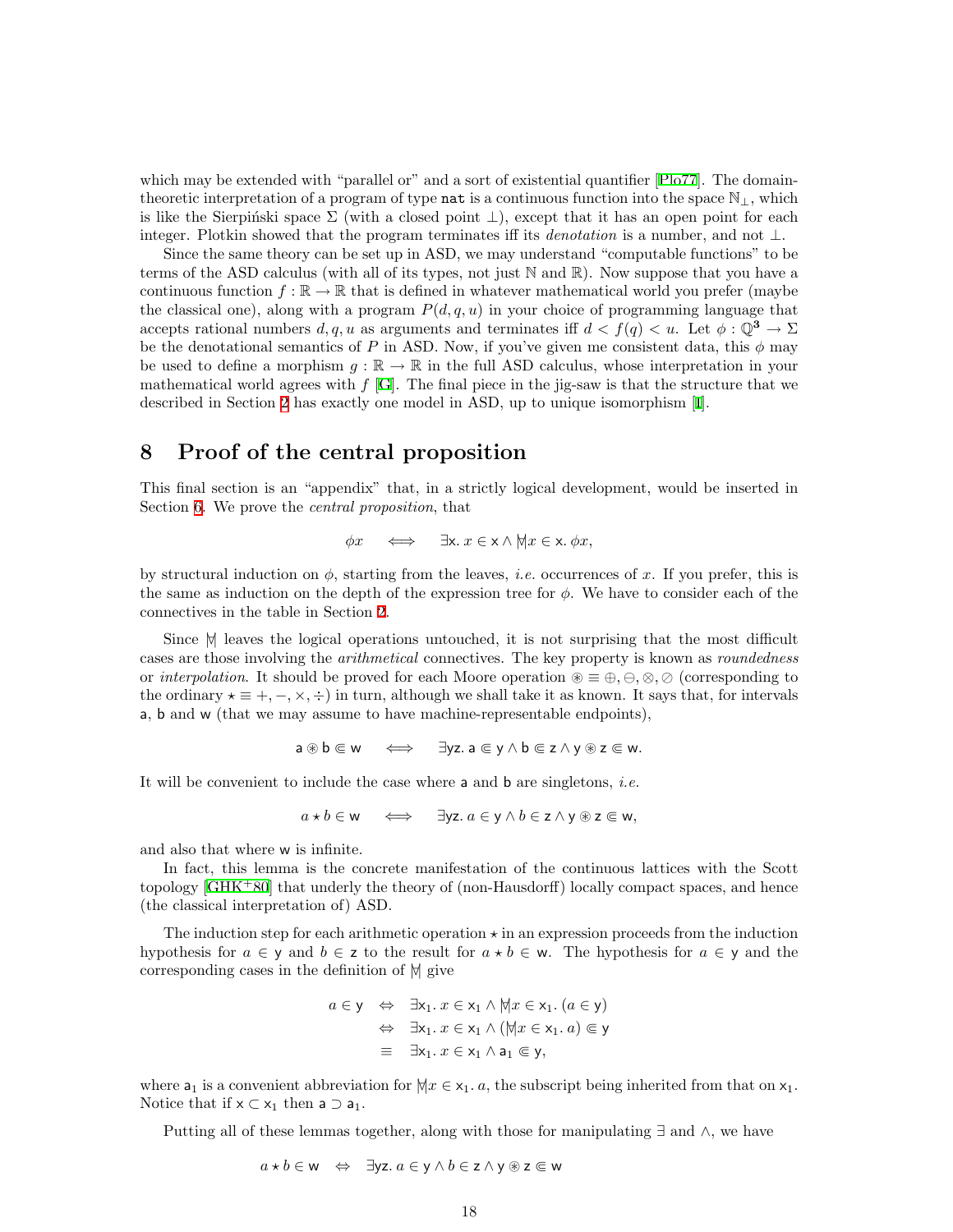$$
\Leftrightarrow \exists yz. (\exists x_1. x \in x_1 \land a_1 \in y)
$$
  
\n
$$
\land (\exists x_2. x \in x_2 \land b_2 \in z) \land (y \circledast z \in w)
$$
  
\n
$$
\Leftrightarrow \exists x_1x_2. x \in x_1 \cap x_2
$$
  
\n
$$
\land \exists yz. (a_1 \in y) \land (b_2 \in z) \land (y \circledast z \in w)
$$
  
\n
$$
\Leftrightarrow \exists x. x \in x \land \exists yz. (a \in y) \land (b \in z) \land (y \circledast z \in w)
$$
  
\n
$$
\Leftrightarrow \exists x. x \in x \land a \circledast b \in w.
$$

The bases cases of the induction for arithmetic expressions are of course the constants (0 and 1) and the variables (x and some other y). The cases  $c \equiv 0, 1, y$  are all the same:

 $c \in \mathsf{w} \Leftrightarrow \exists x. x \in \mathsf{x} \land c \in \mathsf{w} \Leftrightarrow \exists x. x \in \mathsf{x} \land \forall x \in \mathsf{x} \ldotp c \in \mathsf{w},$ whilst  $x \in \mathsf{w} \Leftrightarrow \exists x. x \in \mathsf{x} \wedge \mathsf{x} \in \mathsf{w} \Leftrightarrow \exists \mathsf{x}. x \in \mathsf{x} \wedge \forall x \in \mathsf{x}. x \in \mathsf{w},$ where  $\underline{\mathsf{w}} < \underline{\mathsf{x}} < x < \overline{\mathsf{x}} < \overline{\mathsf{w}}$ .

This establishes the inductive claim when  $\phi x$  is of the form  $a \in \mathsf{w}$ , if a is a purely arithmetic expression. We shall consider recursion and Dedekind cuts after we've dealt with logical formulae. The trick of allowing  $w \equiv [-\infty, b]$  above now lets us deduce the result for  $\lt$  from that for  $\in$ ,

$$
a < b \Leftrightarrow \exists x. x \in x \land \forall x \in x. (a < b) \Leftrightarrow \exists x. x \in x \land (\forall x \in x. a) \otimes (\forall x \in x. b),
$$

and likewise for  $>$  and  $\neq$ .

The induction cases for the logical connectives are easy and similar. For each of them, the three lines of argument below apply the induction hypothesis to the subformulae  $\phi x$  and  $\psi x$ , the logical rules for  $\exists$ ,  $\wedge$  and  $\vee$ , and the relevant cases in the definition of  $\forall$ . For the constants, any non-trivial interval will do for x. The one tricky case is  $\wedge$ , where we need the intersection  $x_1 \cap x_2$ .

$$
\top \Leftrightarrow \exists x. x \in x \land \forall x \in x. \top
$$
\n
$$
\bot \Leftrightarrow \exists x. x \in x \land \forall x \in x. \bot
$$
\n
$$
\phi x \land \psi x \Leftrightarrow (\exists x_1. x \in x_1 \land \forall x \in x_1. \phi x) \land (\exists x_2. x \in x_2 \land \forall x \in x_2. \psi x)
$$
\n
$$
\Leftrightarrow \exists x_1x_2. x \in x_1 \cap x_2 \land (\forall x \in x_1. \phi x) \land (\forall x \in x_2. \psi x)
$$
\n
$$
\Leftrightarrow \exists x. x \in x \land (\forall x \in x. \phi x) \land (\forall x \in x. \psi x)
$$
\n
$$
\Leftrightarrow \exists x. x \in x \land \forall x \in x \land (\forall x \in x. \phi x) \land (\forall x \in x. \psi x)
$$
\n
$$
\phi x \lor \psi x \Leftrightarrow (\exists x_1. x \in x_1 \land \forall x \in x_1. \phi x) \lor (\exists x_2. x \in x_2 \land \forall x \in x_2. \psi x)
$$
\n
$$
\Leftrightarrow \exists x. x \in x \land ((\forall x \in x_1. \phi x) \lor (\forall x \in x_2. \psi x))
$$
\n
$$
\Leftrightarrow \exists x. x \in x \land (\forall x \in x_1. (\phi x \lor \psi x)
$$
\n
$$
\exists u. \exists u. \exists x. x \in x \land \forall x \in x. \phi ux
$$
\n
$$
\Leftrightarrow \exists u. \exists x. x \in x \land \forall x \in x. \phi ux
$$
\n
$$
\Leftrightarrow \exists x. x \in x \land \forall x \in x. \exists u. \forall x \in x. \phi ux
$$
\n
$$
\Leftrightarrow \exists x. x \in x \land \forall x \in x. \exists u. \phi ux
$$

We assume that  $\forall$  has been eliminated from  $\phi$  in favour of the recursive program that we gave in the previous section.

In general, we don't just have logical formulae with arithmetical sub-formulae, but also form new real numbers by specifying them as Dedekind cuts. This means that we have another arithmetical case,

 $(\text{cut } y. \theta xy) \in w \Leftrightarrow \theta xw \Leftrightarrow \exists x. \ x \in x \wedge \forall x \in x. \ \theta xw,$ 

using the cut- $\beta$  rule and the induction hypothesis. This case of the induction is then valid so long as we define

$$
(\forall x \in x
$$
. cut y.  $\theta xy) \in w \equiv \forall x \in x$ .  $((\text{cut } y, \theta xy) \in w) \equiv \forall x \in x$ .  $\theta x w$ .

There are further cases for recursively defined arithmetical and logical expressions. These are similar to the arguments in[[E,](#page-20-7) §2].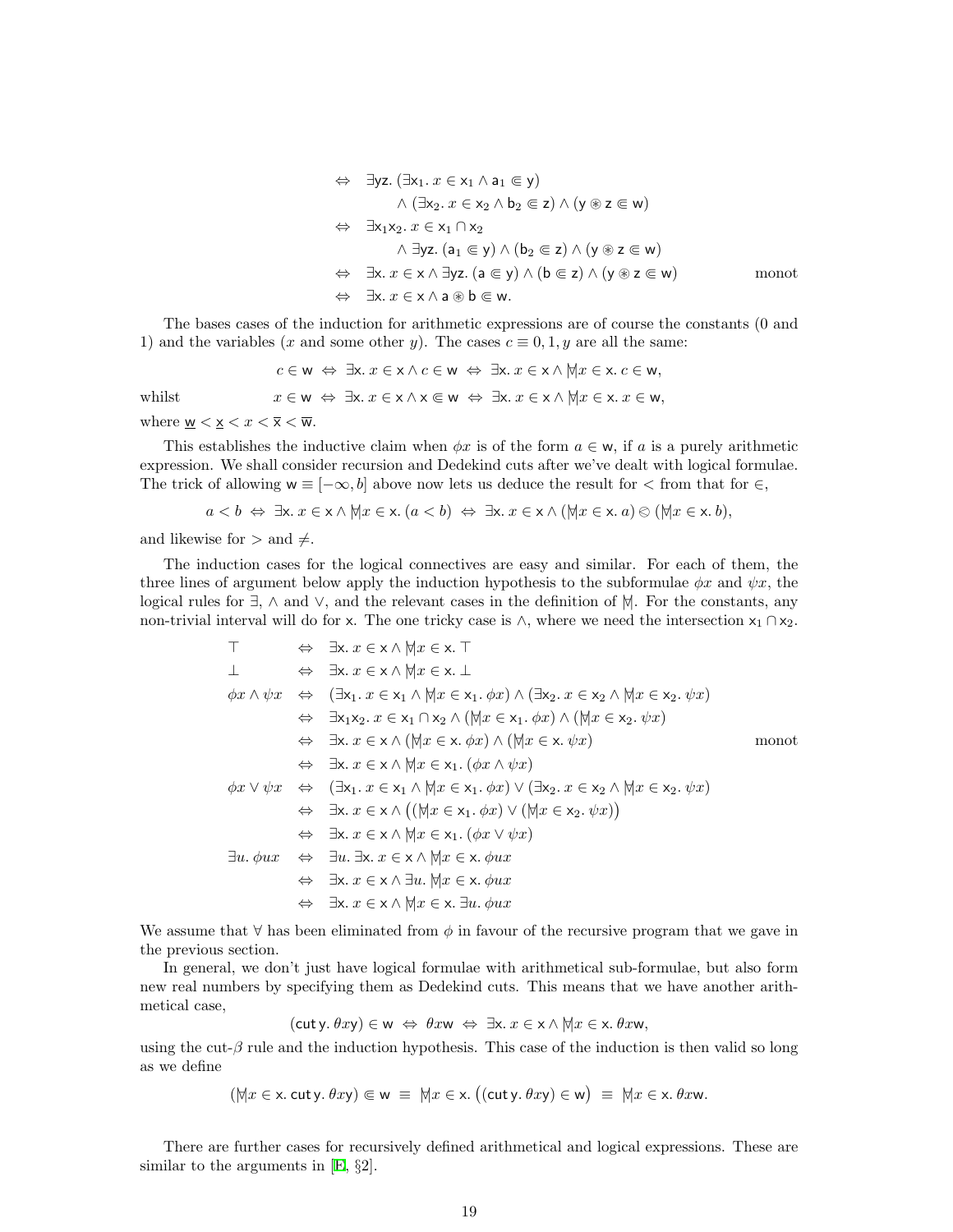# References

- <span id="page-19-8"></span>[Bis67] Errett Bishop. Foundations of Constructive Analysis. Higher Mathematics. McGraw–Hill, 1967.
- <span id="page-19-15"></span>[CS88] John Horton Conway and Neil Sloane. Sphere Packings, Lattices and Groups. Number 290 in Grundlehren der Mathematischen Wissenschaften. Springer-Verlag, 1988.
- <span id="page-19-0"></span>[Dau79] Joseph Warren Dauben. Georg Cantor: his Mathematics and Philosophy of the Infinite. Harvard University Press, 1979.
- <span id="page-19-6"></span>[Ded72] Richard Dedekind. Stetigkeit und irrationale Zahlen. Braunschweig, 1872. Reprinted in Gesammelte mathematische Werke, pp. 315–334 and (in English) in Essays on the theory of numbers, Dover, 1963.
- <span id="page-19-9"></span>[Dij87] E. J. Dijksterhuis. Archimedes. Princeton University Press, 1987. Written in Dutch in 1938–44; translated by C. Dikshoorn.
- <span id="page-19-5"></span>[EL04] Abbas Edalat and André Lieutier. Domain theory and differential calculus. Mathematical Structures in Computer Science, 14:771–802, 2004.
- <span id="page-19-1"></span>[Fef77] Solomon Feferman. Categorical foundations and foundations of category theory. In Robert Butts and Jaakko Hintikka, editors, Logic, Foundations of Mathematics and Computability Theory, pages 149–169. Reidel, 1977.
- <span id="page-19-10"></span>[Gen35] Gerhard Gentzen. Untersuchungen über das Logische Schliessen. Mathematische Zeitschrift, 39:176–210 and 405–431, 1935. English translation in M. E. Szabo, The Collected Papers of Gerhard Gentzen, North-Holland, 1969, pp. 68–131.
- <span id="page-19-16"></span>[GHK<sup>+</sup>80] Gerhard Gierz, Karl Heinrich Hoffmann, Klaus Keimel, Jimmie Lawson, Michael Mislove, and Dana Scott. A Compendium of Continuous Lattices. Springer-Verlag, 1980. Second edition, Continuous Lattices and Domains, published by Cambridge University Press, 2003.
- <span id="page-19-11"></span>[GLT89] Jean-Yves Girard, Yves Lafont, and Paul Taylor. Proofs and Types. Number 7 in Cambridge Tracts in Theoretical Computer Science. Cambridge University Press, 1989.
- <span id="page-19-13"></span>[Pea97] Giuseppe Peano. Studii di logica matematica. Atti della Reale Accademia di Torino, 32:565–583, 1897. Reprinted in Peano, Opere Scelte, Cremonese, 1953, vol. 2, pp. 201–217, and (in English) in H.C. Kennedy, Selected Works of Giuseppe Peano, Toronto University Press, 1973, pp 190–205.
- <span id="page-19-17"></span>[Plo77] Gordon Plotkin. LCF considered as a programming language. Theoretical Computer Science, 5:223–255, 1977.
- <span id="page-19-14"></span>[RW13] Bertrand Russell and Alfred North Whitehead. Principia Mathematica. Cambridge University Press, 1910–13. Second edition, 1927; paperback edition to ∗56, 1962.
- <span id="page-19-4"></span> $[Sco70]$  Dana Scott. Outline of a mathematical theory of computation. In 4th Annual Princeton Conference on Information Sciences and Systems, pages 169–176, 1970. Superseded by Oxford technical report PRG-2.
- <span id="page-19-12"></span>[Tay99] Paul Taylor. Practical Foundations of Mathematics. Number 59 in Cambridge Studies in Advanced Mathematics. Cambridge University Press, 1999.
- <span id="page-19-2"></span>[Tur35] Alan Turing. On computable numbers with an application to the Entscheidungsproblem. Proceedings of the London Mathematical Society (2), 42:230–265, 1935.
- <span id="page-19-7"></span>[TvD88] Anne Sjerp Troelstra and Dirk van Dalen. Constructivism in Mathematics, an Introduction. Number 121 and 123 in Studies in Logic and the Foundations of Mathematics. North-Holland, 1988.
- <span id="page-19-3"></span>[Vic88] Steven Vickers. Topology Via Logic, volume 5 of Cambridge Tracts in Theoretical Computer Science. Cambridge University Press, 1988.